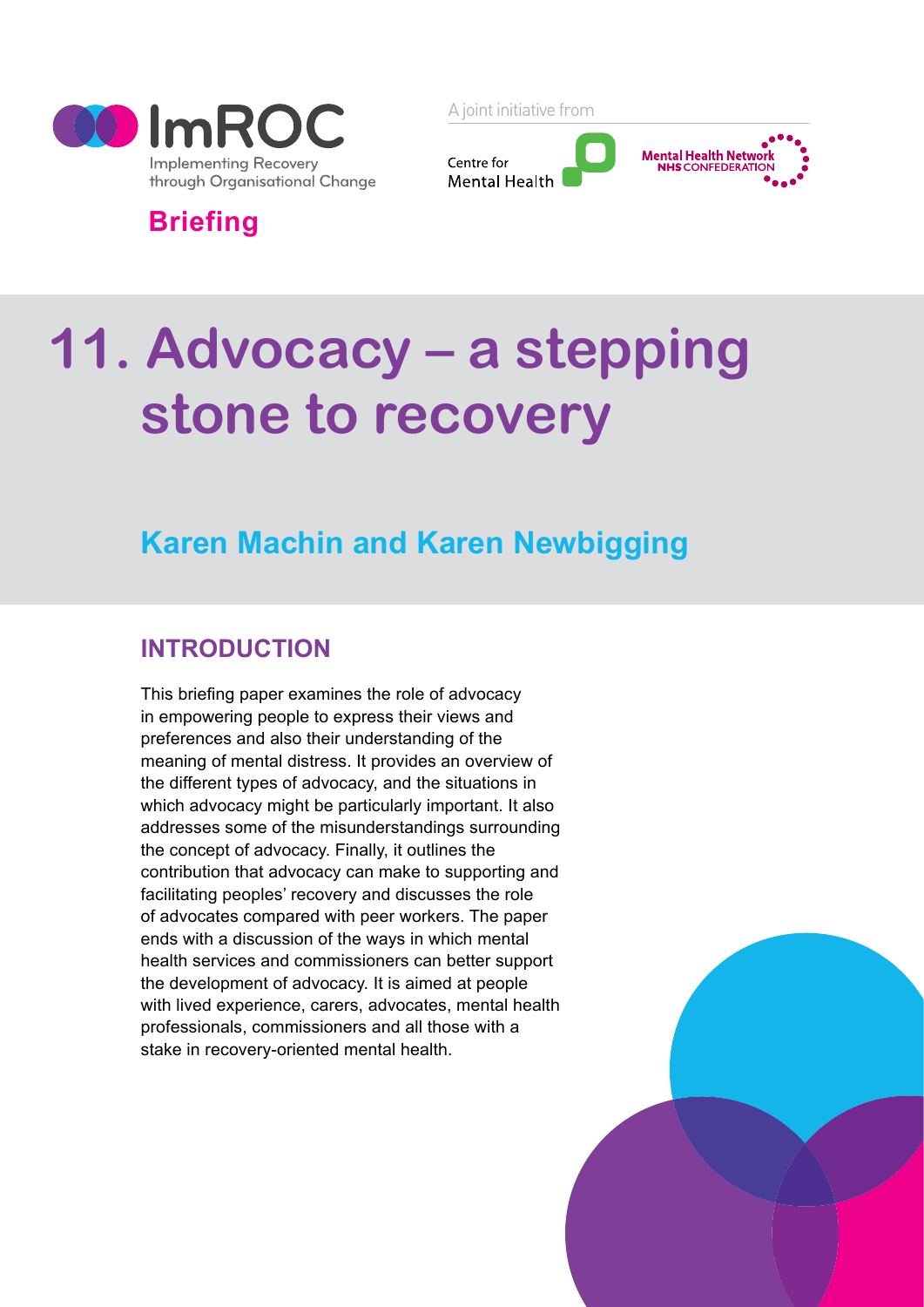## **INFORMATION ABOUT THE AUTHORS**

**Karen Machin**, independent consultant and peer researcher, has extensive experience of peer support and service user and carer involvement. She has been involved in researching, writing and presenting on mental health advocacy and capacity building initiatives in relationship to peer support.

**Karen Newbigging**, Senior Lecturer at the Health Services Management Centre, University of Birmingham, has led several national evaluations of, and written widely on, advocacy.

## **acknowledgements**

This briefing paper builds on the work of the IMHA research team, the subsequent implementation project and our ongoing collaboration in writing and presenting on aspects of advocacy. We are therefore grateful to Dr Julie Ridley, June Sadd, Laura Able, Kaaren Cruse, Pete Fleischmann, Stephanie De La Haye, Dr Mick McKeown and Dr Konstantina Poursanidou. We are also indebted to Paul Gray, Zemikael Habte-Mariam, Michelle Kiansumba and Doreen Joseph who worked with us on the original research and have profoundly influenced our thinking. We would like to thank Laura Able, Independent Consultant, Simon Torkington, from Mary Seacole House Advocacy Service in Liverpool, Dr Julie Repper, ImROC, and Dr Julie Ridley, University of Central Lancashire, for their helpful comments on an earlier draft.

Boxes 3, 5 and 6 and extracts from the foreword are reproduced with kind permission of Jessica Kingsley Publishers. Box 4 contains public sector information licensed under the Open Government License v. 3.0. We are grateful to the Connecticut Legal Rights Project for their kind permission to adapt their Self-Advocacy Information Sheet.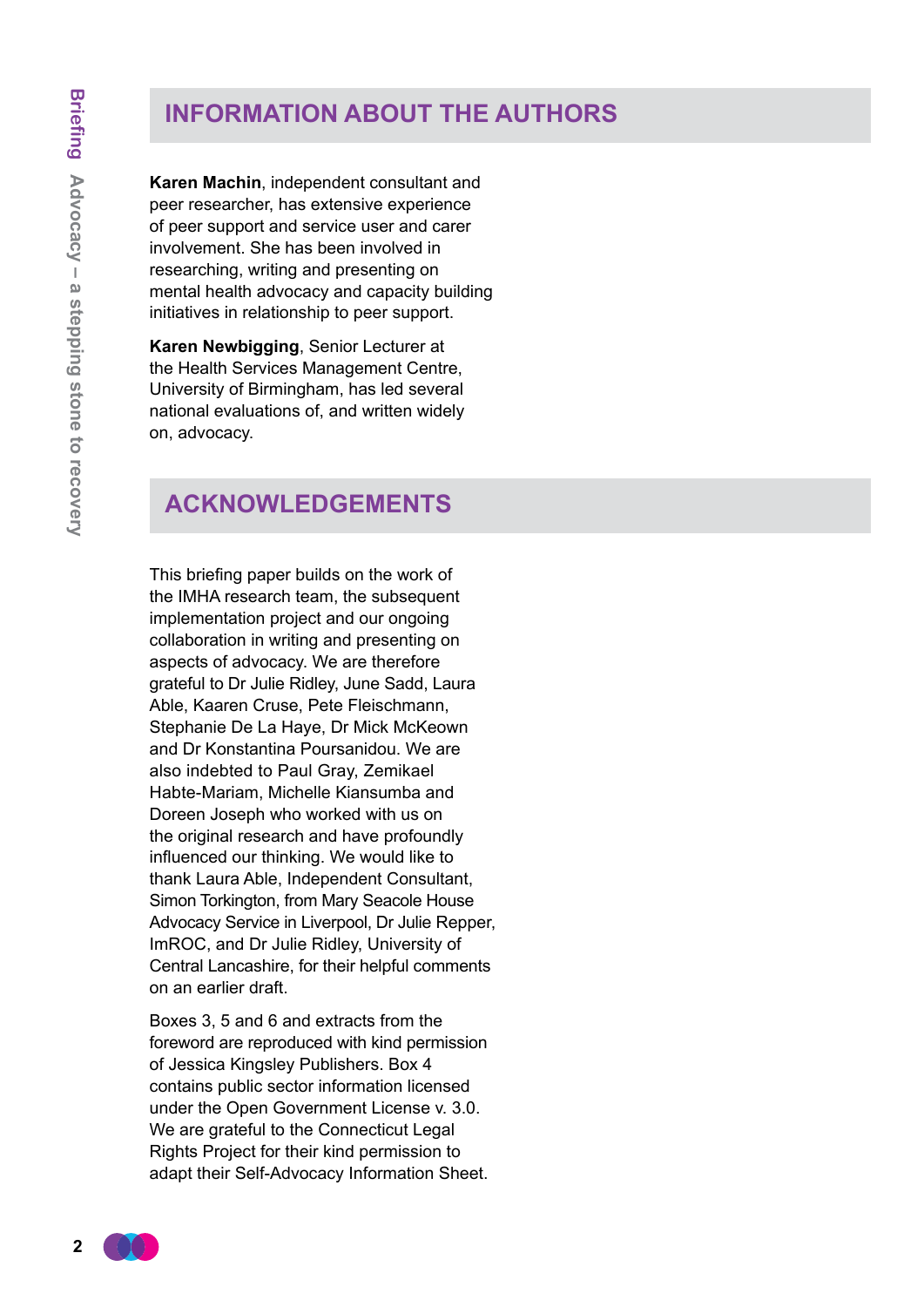## **WHAT IS ADVOCACY?**

The term advocacy can be confusing, because it is used differently in diverse contexts. For example, it is perhaps most commonly used in a legal context to refer to the representation and defence of an individual's case. In this paper, we are most

concerned with how the individual's voice can best be supported to influence decisions about their personal care and treatment in the context of mental health services. Some of the most frequently asked questions regarding advocacy are summarised in Box 1.

#### **Box 1: Advocacy: frequently asked questions**

**Who can be an advocate?** In general, anyone can be an advocate as long as they have no conflict of interest with the person they are advocating for (the advocacy partner). Peers, friends and family can take on an advocacy role if asked to. Some advocates have recognised qualifications and a particular role and commissioners have a duty to provide these services. These include Independent Mental Health Advocates (IMHAs), Independent Mental Capacity Advocates (IMCAs) and Care Act Advocates.

**When might I need an advocate?** When you find yourself unable to speak up for yourself and let services know what you think is best for you and what you want. There may be times when you feel unable to do this for a whole variety of reasons or in particular circumstances. You may be unwell, detained under the Mental Health Act or lack confidence and knowledge about particular services.

**Is advocacy just for people who lack capacity to speak up for themselves and make decisions?** No. We can all value the support of an advocate to speak up for us in our relationship with services, which can appear very powerful. One of the common confusions is that advocacy is only for people detained under the Mental Health Act who lack capacity. This is wrong. Anybody who is detained under the Mental Health Act is entitled to an IMHA, and there may be other local services providing more general advocacy.

**How long will I need an advocate for?** That depends on you but the advocate should be empowering, supporting you to speak for yourself. With their support, you should find that you become more able to speak out for yourself so that you no longer need them. You may find that advocacy services limit the amount of time they are able to give you or only agree to advocate on specific issues.

**Is advocacy the same as information and advice services?** No. Giving information, particularly about rights or services, is an important strand of empowering you to speak out for yourself. But advocates should never give advice. Their role is to support you in your decisions, not advise you on what to do. They can direct you to other services that provide advice.

**How do I find out what advocacy services are available?** Mental health professionals should be able to signpost you to a local advocacy service. The Local Authority is mainly responsible for commissioning advocacy services where you live and should also be able to provide information, but this is likely to be about paid advocates. Local advocacy services may also have a website or you could ask local service user or carer groups.

**Who pays for advocacy?** Advocacy is free. It is most widely provided by voluntary organisations operating on a not-for-profit basis. They receive grants or have a contract with the Local Authority to provide specific types of advocacy. Many voluntary organisations, including service user groups and community organisations also recruit and train volunteers to provide advocacy. There are some advocates who are self-employed or organisations that operate on a for-profit basis and which may also receive funding to provide an advocacy service.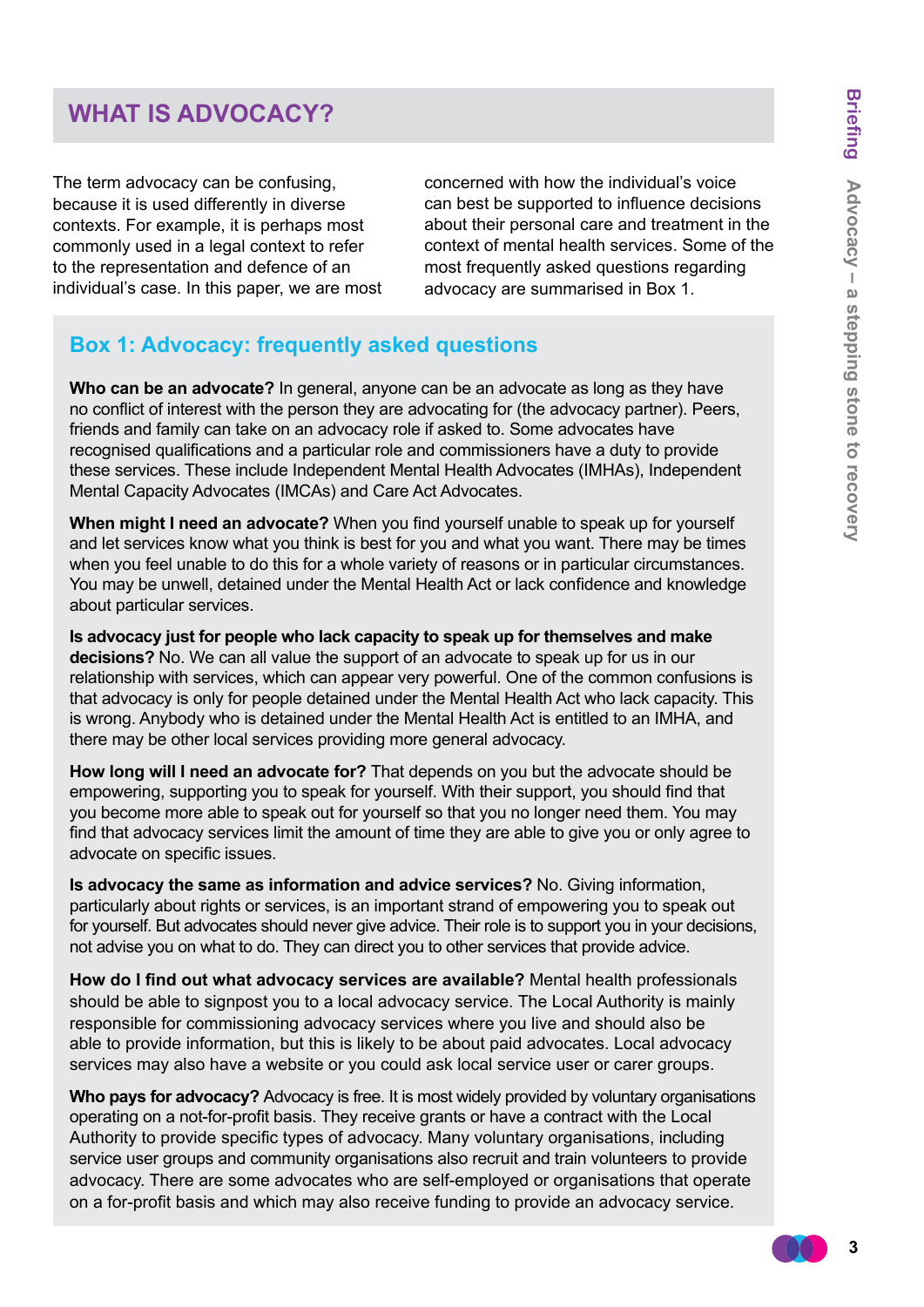Advocacy has its foundations in the mental health survivor/service user movement, which has long promoted advocacy as enabling self-determination. Mind<sup>1</sup> defines individual advocacy as 'a process of supporting and enabling people to:

- **•** express their views and concerns
- **•** access information and services
- **•** defend and promote their rights and responsibilities
- **•** explore choices and options.

Mind goes on to promote advocacy as a way of:

*"challenging the discrimination faced by users and survivors of the mental health system [so that] advocacy in all its forms seeks to ensure that people are able to speak out, to express their views and defend their rights."*

The role of an advocate is therefore to listen, to understand the person's wishes and views, and to support them to speak for themselves or to speak on their behalf. This may be done on an individual basis or on behalf of a group with similar issues. The ideal form of advocacy is self-advocacy, i.e. the person speaking up for themselves. This must always be the ultimate goal.

In this paper we will also focus on 'independent advocacy'. The term 'independent' is used because one of the key principles is that the advocate should be as independent as possible of the health and social care system. 'Independent advocacy' cannot, therefore, be delivered by a care coordinator or other member of staff employed by the services themselves. By providing independent advocacy this enables the person to question or challenge the professionals' views, while retaining confidentiality if they need to (VoiceAbility, 2015).

But advocacy is not merely about enabling a person to express their views and choices. Important as that is, it goes deeper, to be concerned with enabling the person to convey the meaning of their experience and what matters to them. This may be at odds with professional understandings and this can lead to differences of opinion between advocates

and mental health professionals. This is actually to be welcomed as it is through these discussions that both perspectives can be clarified and, hopefully, mutual respect facilitated to enable the process of recovery to be supported. Advocacy is, therefore, particularly vital for people whose views might be most readily discounted, such as people with learning disabilities or older people (O'Brien, 1987).

If issues are being raised by or on behalf of a group of service users, this is often referred to as 'collective advocacy'. This is important where membership of a particular group is subject to stigma (negative stereotypes) and discrimination, which leads to the person's views being perceived as irrational or unrealistic. Collective advocacy also has the potential to address the discrimination encountered in mental health services by certain communities, for example, people from African or African-Caribbean communities, refugees and asylum-seekers (Keating et al. 2002; Newbigging et al. 2007). In this way it can promote social inclusion, equality and social justice (Macadam, Watts and Greig, 2013) and address some of the exclusion and marginalisation of people from communities who may have little trust in mainstream provision (Rai-Atkins et al. 2002; Newbigging et al. 2007). Local commissioners need to understand this and to commission advocacy services that are able to meet the diverse needs of local populations. An example of working with an asylum seeker from an advocate, whose service has developed for people from Black and Asian minority ethnic (BAME) communities is given in Box 2.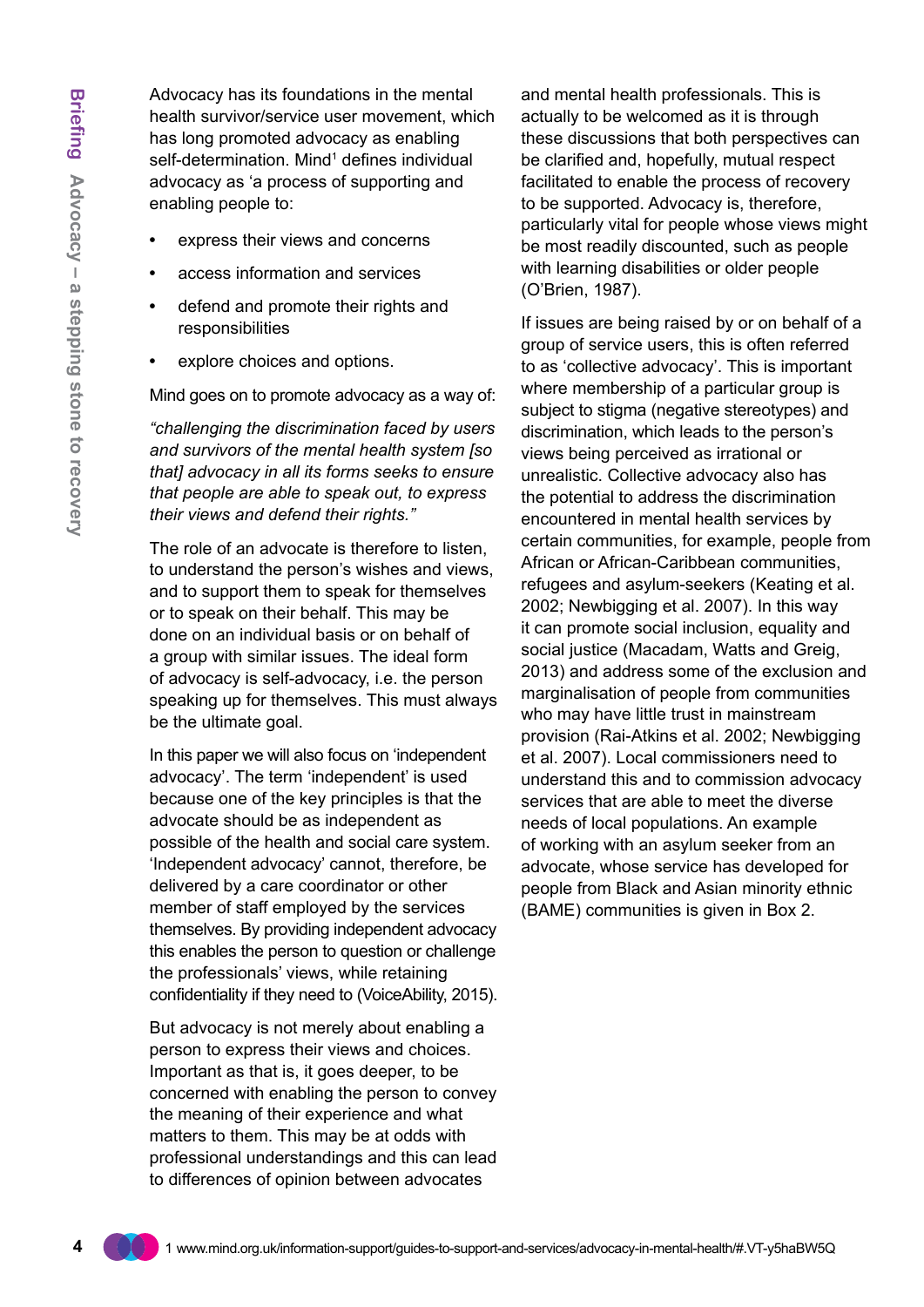#### **Box 2: Working with an asylum seeker: an advocate's story**

I had been supporting an asylum seeker who was struggling with depression and anxiety as well as post-traumatic stress disorder. She had been through an arduous process to get appropriate services. Once her asylum application had been successful, she was then threatened with the ending of her Section 117 after care. At the same time, she also needed support with her benefits, housing and utilities as she tried to rebuild her life. As her advocate, I brought all services together to ensure that she would continue to be supported. She had struggled to do this by herself so we looked at ways to build her own sense of empowerment. She came on a local Peer Advocacy training programme which supports people to understand their rights and responsibilities. From this training, she has gained more confidence and is now hoping to set up her own service to support people in similar situations. I was not only able to make sure that her views on her support were heard, but was also in a position to encourage her to take up opportunities which could develop her own empowerment. She went from feeling hopeless about her future following the threat of removal of support, through to choosing to take up opportunities around selfadvocacy: echoing the hope, control and opportunities that are essential to recovery.

There are different types of advocacy, which are summarised in Box 3. They are all underpinned by four principles – empowerment, autonomy, social inclusion and citizenship (Atkinson, 1999).

Advocacy can also be thought of as a 'reasonable adjustment' under equality legislation, to enable people whose ability to communicate is affected by their mental health or by a learning disability (National Development Team for Inclusion, 2012). It does not preclude the use of other forms of support to enable the person to communicate effectively, for example interpreters and signers. Local Authorities are under a duty to provide access to paid statutory advocacy, but there are now concerns that access to generic advocacy is becoming more limited as they face increasing threats to their budgets.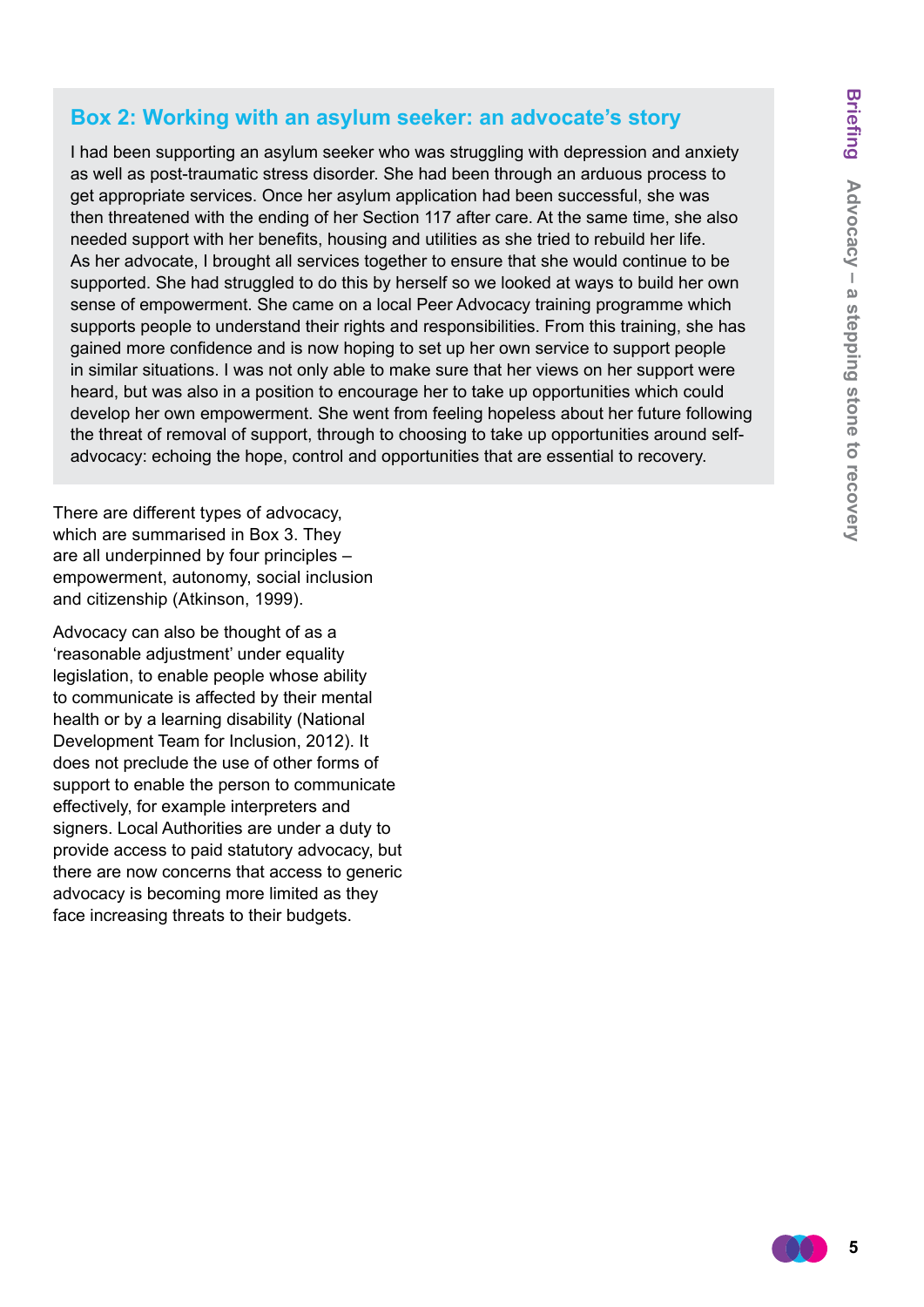## **Box 3: Different types of advocacy (adapted from Newbigging et al. 2015)**

| <b>Type of</b><br>advocacy                           | <b>Description</b>                                                                                                                                                                                                                                                                                                                                       | In relation to services                                                                                                                                                                                                                                                                         |
|------------------------------------------------------|----------------------------------------------------------------------------------------------------------------------------------------------------------------------------------------------------------------------------------------------------------------------------------------------------------------------------------------------------------|-------------------------------------------------------------------------------------------------------------------------------------------------------------------------------------------------------------------------------------------------------------------------------------------------|
| Self-advocacy                                        | People asserting their own rights,<br>speaking for themselves,<br>expressing their needs and wishes.                                                                                                                                                                                                                                                     | The ideal with services able to<br>hear and respond effectively.                                                                                                                                                                                                                                |
| Collective<br>(or group or<br>community)<br>advocacy | People speaking up collectively<br>about concerns that affect them.<br>Community advocacy is more<br>commonly used for collective<br>advocacy of the interests of a<br>particular community, for example<br>people from Black, Asian and<br>minority ethnic communities.                                                                                 | To speak out on collective concerns,<br>to highlight issues and seek<br>redress to promote better, more<br>equitable and responsive services.                                                                                                                                                   |
| Citizen<br>advocacy                                  | Usually a long-term advocacy<br>partnership when an (unpaid)<br>vounteer or community member<br>takes on an advocacy role.                                                                                                                                                                                                                               | Developed primarily by supporters<br>of normalisation to ensure there are<br>people in the lives of people who<br>care about what happens to them<br>and are not paid to be with them.                                                                                                          |
| Peer advocacy                                        | Provided by people who have<br>'insider' knowledge by virtue<br>of shared characteristics or<br>experience, e.g. age, ethnicity,<br>disability and/or use of services.                                                                                                                                                                                   | Peers are an important strand of<br>recovery-based approaches but<br>may provide a range of support<br>other than advocacy, for example<br>mentoring.                                                                                                                                           |
| Professional<br>(or paid)<br>advocacy                | Provided by trained and paid<br>independent advocates, including<br>generic advocacy and statutory<br>advocacy (IMHAs, IMCAs and<br>Care Act advocates). May be<br>short- or long-term.                                                                                                                                                                  | IMHAs, IMCAs were introduced<br>in England and Wales and Care<br>Act Advocacy under legislation.<br>Any eligible person, as defined by<br>these Acts, has a right to access<br>such statutory forms of advocacy<br>and services have responsibilities<br>to support the exercise of this right. |
| Non-instructed<br>advocacy                           | When individuals are unable to<br>personally instruct their advocate,<br>because they lack capacity, but<br>still need an advocate to ensure<br>their rights are upheld. An<br>advocate will spend time observing<br>and will look for ways for the<br>partner to communicate their<br>wishes and, if relevant, gather<br>information from other people. | Various forms of advocacy can be<br>non-instructed, e.g. citizen advocacy.<br>IMCA is the most widespread form of<br>non-instructed advocacy, since its<br>introduction in 2005.                                                                                                                |

 $(\top)$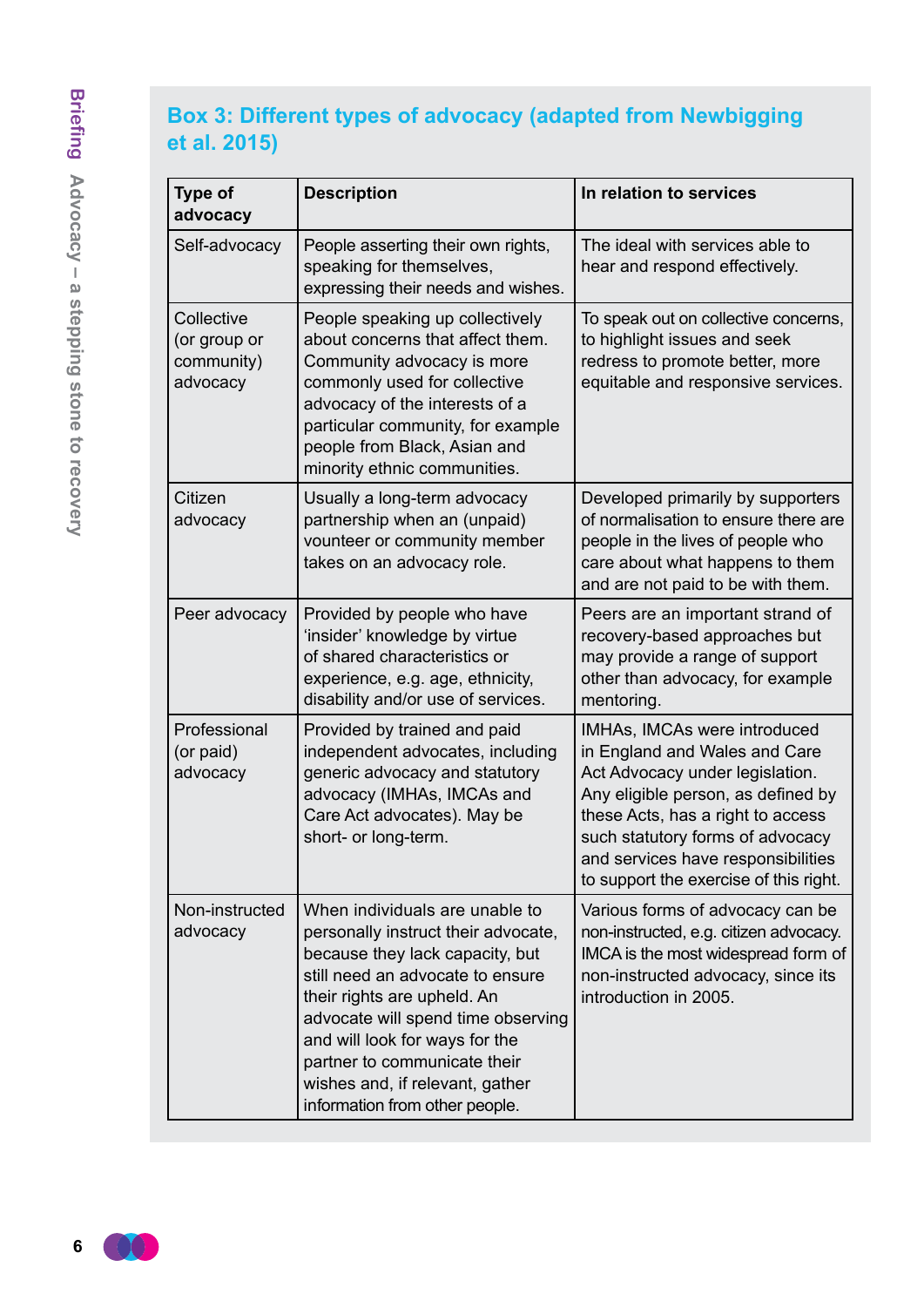## **WHAT ADVOCACY IS NOT**

A common confusion is that providing information or advice is the same as advocacy. Providing information may be necessary to enable a person to understand their situation and to exercise greater choice and control, but an advocate will not provide advice, although they may support someone to access this if needed.

Many mental health professionals, especially nursing staff and social workers, see themselves as having an advocacy role. This aspect of their professional role is usually encouraged during their initial training and reinforced by professional codes of conduct. Being a key worker or care coordinator involves getting to know the person well, spending time with them and taking a holistic view of their needs. This can be thought of as a form of 'pseudo-advocacy' (Beaupert, 2009) since mental health professionals will have a conflict of interest if the person's views conflict with their professional duty of care. The mental health professional's conception of advocacy is often a 'best interest' one, balancing the person's wishes with their

protection. Mental health professionals can, and should, advocate for an individual's interests and this should be based on a good understanding and knowledge of the person concerned. However, it does not negate the need for independent advocacy. An independent advocate's focus is the wishes of the person, which may involve challenging decisions.

Family and friends may also be motivated to act in what they perceive to be the 'best interests' of the person concerned. They may be able to act as advocates on some aspects of a person's care, such as securing accommodation or offering a history, but they may disagree about the need to be in hospital, or take medication. Such situations are challenging and a test of the commitment to self-determination.

Finally, advocates are not legally trained and although they may provide support and enable the person to have a voice in legal proceedings, a person may also need a solicitor to represent them and ensure that the process of the law is being properly followed.

## **WHy is ADVOCACY needed?**

Many people who use mental health services can speak up for themselves most of the time (self-advocacy); many others will have family, friends or peers who are able to take on this role temporarily, when needed. However, there may still be times or situations when the person may require someone independent to speak on their behalf, to safeguard their rights. and to enable them to access the care and support they need to facilitate their recovery. Advocacy is built on an understanding that self-determination and personal agency are important for everyone, but that the power of professionals and services can sometimes serve to compromise peoples' rights and limit their choices. Here are three examples of where this has been recognised in law, thus giving people in these circumstances

the statutory right to advocacy: (a) treatment under the Mental Health Act; (b) where there are considerations arising from the person's mental capacity and (c) under the Care Act 2014.

#### **Advocacy and compulsory treatment**

Advocacy can be vital for people whose rights and choices are limited through compulsory treatment under the Mental Health Act. The numbers of people detained under the Act has been steadily rising over the last 20 years and, although only recently introduced, far from reducing the number of compulsory treatments, increasing use of Community Treatment Orders (CTO) has contributed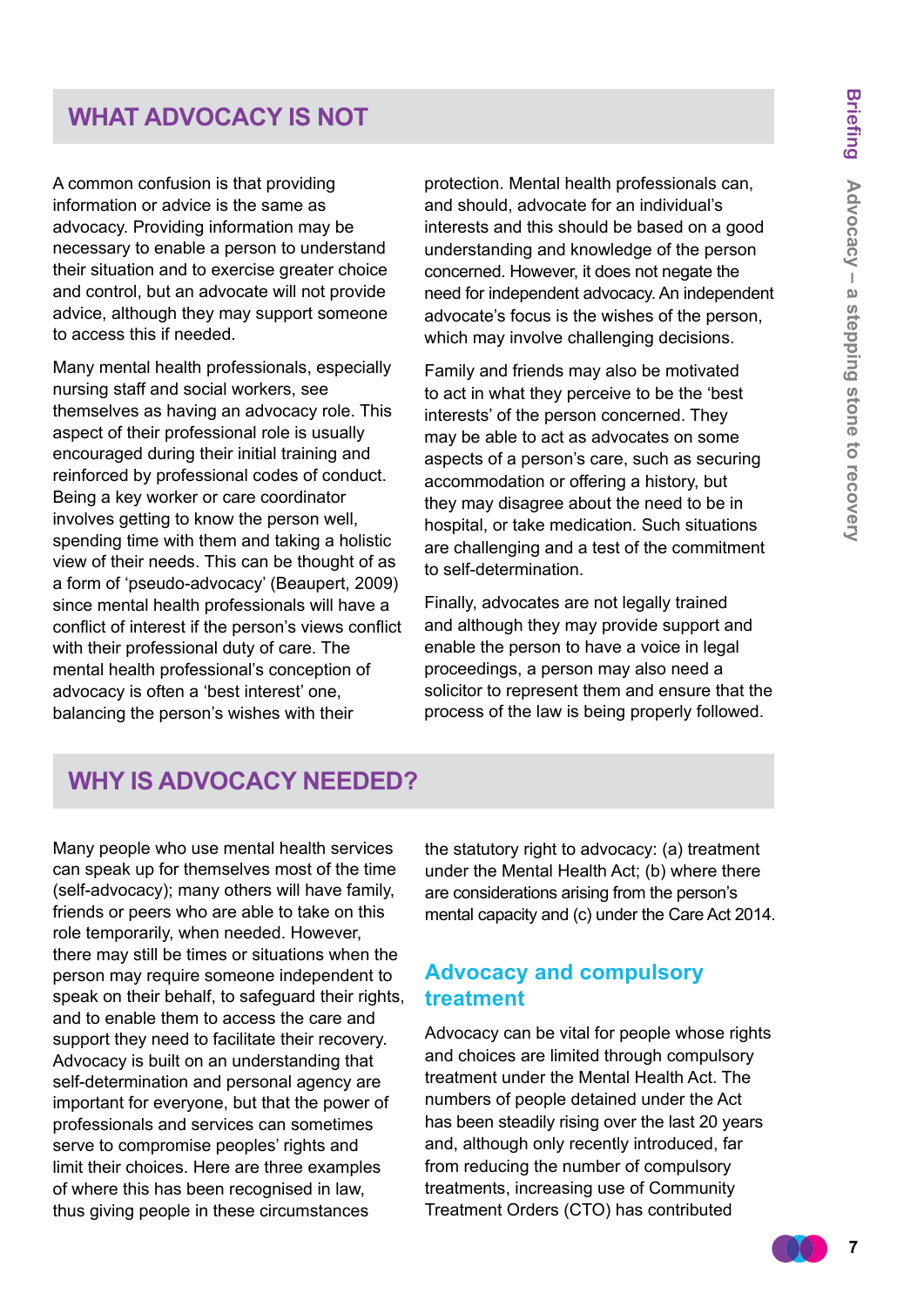to steadily increasing numbers of people being treated against their will (Care Quality Commission, 2015). During its inspection of the use of the Act, the CQC has also identified services where control is more evident than care (Care Quality Commission, 2012) and where people's rights have been disregarded (Care Quality Commission, 2015). Disproportionate rates of detention, negative experiences, dissatisfaction and poorer outcomes for people from BAME communities have been consistently highlighted (Care Quality Commission, 2011).

'Hope', 'control' and 'opportunity' are essential themes for recovery-focused services, but these can feel very distant for people who are detained under the Mental Health Act: they are specifically *disempowered*. Indeed, it can be argued that the very existence of compulsory treatment runs counter to the principles of recovery (Repper and Perkins, 2014). If people are being forced into a service, they are unlikely to trust it and are likely to value independent support even more. People who are in crisis, or recently admitted, may be confused and unsure who to trust. Others who have been recently discharged on a CTO may feel that they have to agree with services to avoid another admission.

"*You are without any power to make contributions to major decisions that affect your life chances. I had been in positions of power at work but then my world imploded. When I was sectioned there was nothing and no one available to help me to make any sense of what was happening. I was on a ward with no understanding of the processes that were happening around me, or to me. I felt helpless and hopeless. Someone tells you your rights and you don't understand what they are saying. Their lips are moving, but you can't hear what they are saying. We need someone with us as an advocate to see us through an appalling situation. Getting advocacy support from someone who understands us can help us grow what I call "the seeds of empowerment*" (Sadd, 2015, p.7).

For this reason, Independent Mental Health Advocacy (IMHA) was introduced as a

safeguard within the Mental Health Act (2007). People of all ages who are detained under the Mental Health Act, including those subject to guardianship or a CTO, have the right to access an IMHA, and mental health staff are under a duty to facilitate their access to an IMHA. IMHA can help detained patients to exercise their rights by participating in decision-making, and this can include representing them and speaking on their behalf. IMHA is only intended to support the group of people as defined in Box 4. However, several national organisations (House of Commons Health Committee, 2013; National Institute of Health and Care Excellence, 2011; Welsh Government, 2011) have promoted extending this support to all inpatients (as is the case in Wales). Many IMHAs also work as generic advocates, seeing the IMHA role as part of a wider advocacy role, which can include Independent Mental Capacity Advocacy (see below).

**Box 4: Patients detained under the Mental Health Act eligible to use IMHA services (adapted from the Code of Practice, Department of Health, 2015)**

- **•** patients detained under the 1983 Mental Health Act (even if on leave of absence from the hospital)
- **•** conditionally discharged restricted patients
- **•** patients subject to guardianship
- **•** supervised community treatment patients

Informal patients are eligible for IMHA services if they are:

- **•** being considered for a treatment to which Section 57 applies (i.e. treatments requiring consent and a second opinion)
- **•** under 18 and being considered for ECT or any other treatment to which Section 58A applies (i.e. treatments requiring consent or a second opinion).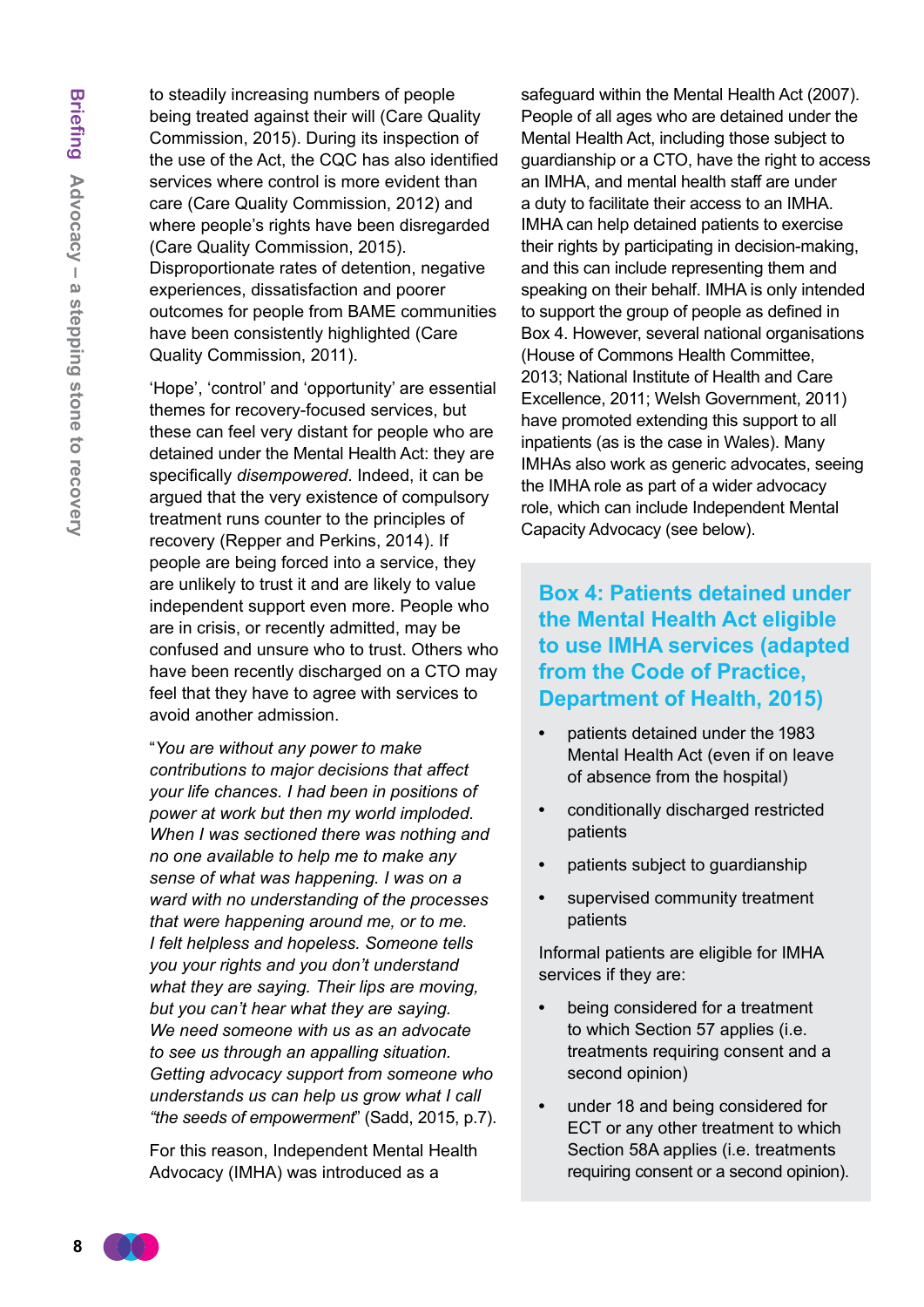The remit of IMHA services is specifically around protecting people's rights and they help patients obtain information about the Mental Health Act, to understand their rights and the particular parts of the Act that apply to them (e.g. the basis upon which they are detained) and which therefore make them eligible for advocacy. They should include any conditions or restrictions to which they are subject (e.g. regarding leave of absence from

the hospital) and reasons for any medical treatment they are receiving or might be given, together with the legal authority for providing that treatment and the requirements of the Act that apply to that treatment (e.g. relevant safeguards). This is only possible if the independent advocate builds a positive alliance with the person who has been detained under the Mental Health Act, as illustrated in Box 5.

#### **Box 5: Experience of Interdependent Mental Health Advocacy: Kris' story (from Chastey, 2015)**

I had no idea what an advocate was, let alone how much they could help me. Upon meeting the advocate it became very clear, very quickly, this wasn't just another member of staff. This person listened to me: this person LISTENED. I became a name, a human being again, not just a section. We spoke at length about my situation and how we could go about improving it. The advocate spoke to me like a person, open and honest, nothing was guarded or sugar coated. I asked a question, I got a straight answer, good or bad, it was the information I was craving. From then on, every ward round or meeting with the doctor, I'd take the advocate. The advocate asked a question on my behalf, usually getting a positive result or feedback. Me asking that same question, I'd get a "we'll discuss it as a team and get back to you"; the advocate asked and it's done. A good advocate becomes your mouthpiece, asking the questions you need answering, getting you the results you need. Working together with my advocate sped up the process of everything I needed, reducing medication, increasing leave, and eventually getting discharged. On many occasions the advocate was unhappy with my situation and wanted answers: answers they got. If I asked those same questions as a patient, you're not taken seriously at best, a sign of becoming unwell at worst.

My situation improved the moment I took the chance to get the advocate involved. I found an ally, a voice of reason, a person who could help me at every step with my journey through hospital. The last step of which was my Tribunal; my advocate sat right next to me, after talking me through the whole process and helping me through it. I found using the advocate was the change that started helping me the most. I saw from my own experience the patients who used the advocate, went through the whole hospital process much quicker and seemed much more content with the way things were going.

The patients who avoided all contact with the advocate (the majority) struggled through, with all the same problems, unhappy with medication, their leave, their situation, it didn't seem to improve because as a patient on your own, you're not taken seriously or put to the back of the queue. When I took the advocate to ward rounds, the whole weekly meeting became very different. The doctor, the staff, became much more efficient, as if just by having the advocate there it kept them on their toes. The dynamic of ward rounds changed, we got answers, clear ideas and a structure on how my care would go. Every question and request was answered and explained there and then. No more "we'll discuss as a team and get back to you" - we got a "yes" or a complete and clear reason for not agreeing. My whole situation was improved by my advocate.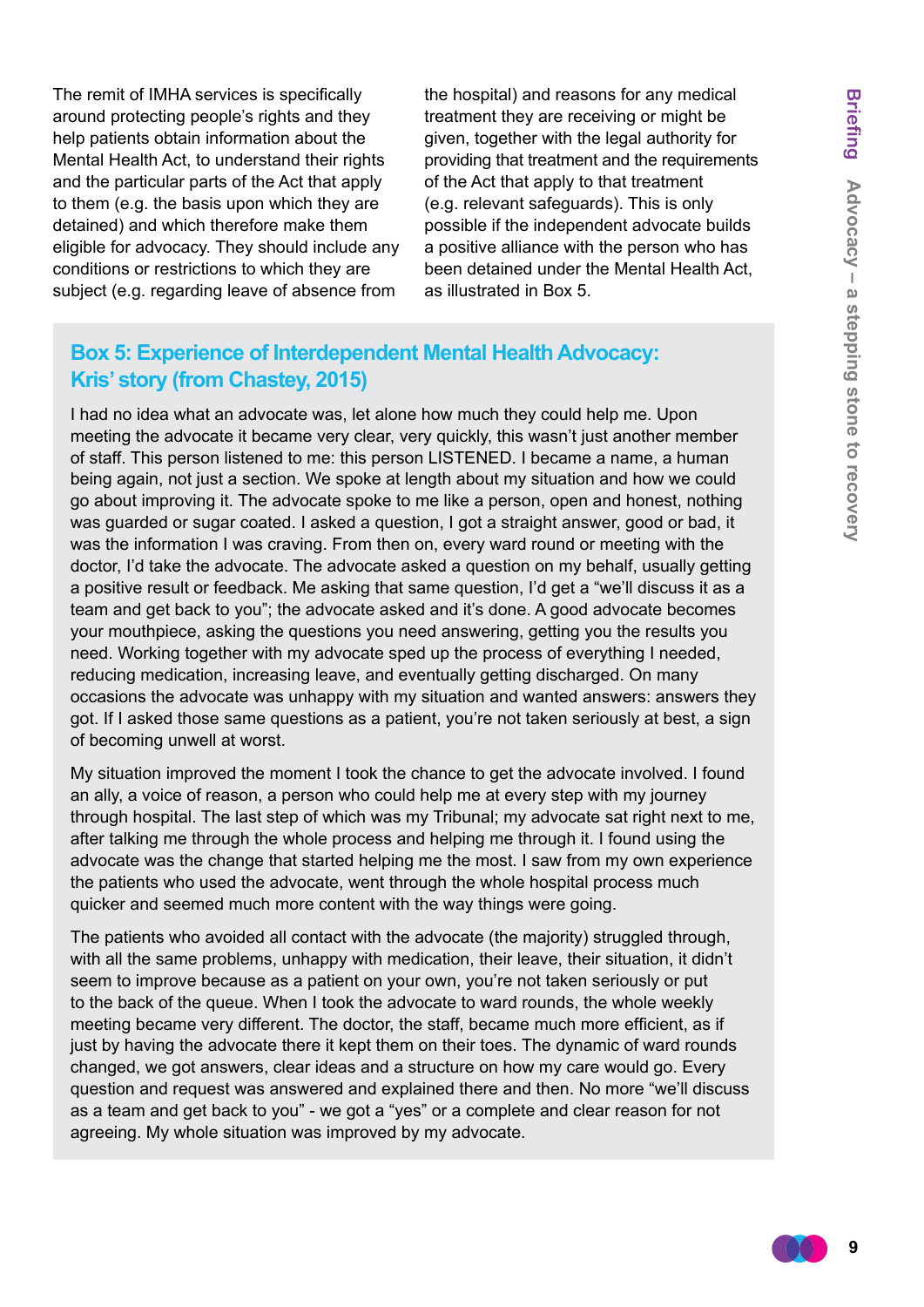#### **Advocacy and mental capacity**

The Mental Capacity Act (2005) introduced Independent Mental Capacity Advocacy (IMCA) for anyone over the age of 16 who lacks capacity to make certain decisions relating to either: (a) a serious medical conditions, other than mental health; or (b) long-term moves (more than 28 days in hospital or 8 weeks) in a care home. The Mental Capacity Act established an important principle that capacity should be assumed unless proven otherwise and is specific to the decision being made. This means that care has to be taken in assessing whether people have the capacity to make a relevant decision and cannot be assumed on the basis of a diagnosis (for example, dementia, schizophrenia, or other cognitive disability). However, people can be detained under the Mental Health Act, whether or not they have capacity to consent and, in general, the Mental Health Act 'trumps' the Mental Capacity Act (Herlihy & Holloway 2009, p.479).

People can lack the capacity to instruct an advocate, including when they are detained under the Mental Health Act, and in such situations advocacy can be provided by an IMHA. This is usually referred to as non-instructed advocacy, with the advocate representing the person's wishes (as much as they are known) and ensuring that his or her rights are respected. Advocates working in a non-instructed way are usually keen to invest as much time as possible to establish capacity and to ensure that involving an advocate is what the person wanted (Newbigging et al. 2012; 2014).

#### **Advocacy and the Care Act**

The Care Act (NHS, 2014) also sets out a range of measures to enable adults to be in control of their care and introduced the role of 'Care Act advocacy'. This places an obligation on Local Authorities to provide access to independent advocacy in order to strengthen the involvement of people in decisions made about their care and support (Section 67) and safeguarding reviews (Section 68). It is targeted at adults, including carers, who would otherwise have difficulty with this.

Care Act advocacy is for people who have substantial difficulty in engaging with care planning, reflecting reduced capacity for decision-making, and do not have anyone appropriate to help. As with other forms of statutory advocacy, the role of the Care Act advocate is to support the person to communicate their views and wishes, strengthen their involvement in decisions about their life, and understand and protect their rights. The advocate can also challenge decisions made by the Local Authority on behalf of the person concerned.

This new form of advocacy only came into force in April 2015 and it may be some time before it is fully in place. Care Act advocacy can help ensure that the care and support from adult social care is truly personalised by ensuring that the person has a strong voice in determining how their needs can be met. Care Act advocacy can also support people to access personal budgets and direct payments which are often integral to recovery (Alakeson & Perkins, 2012) grounded in a need to understand "whole people in the context of their lives" (Brewis & Fitzgerald, 2010).

So, what is the relationship between advocacy and recovery?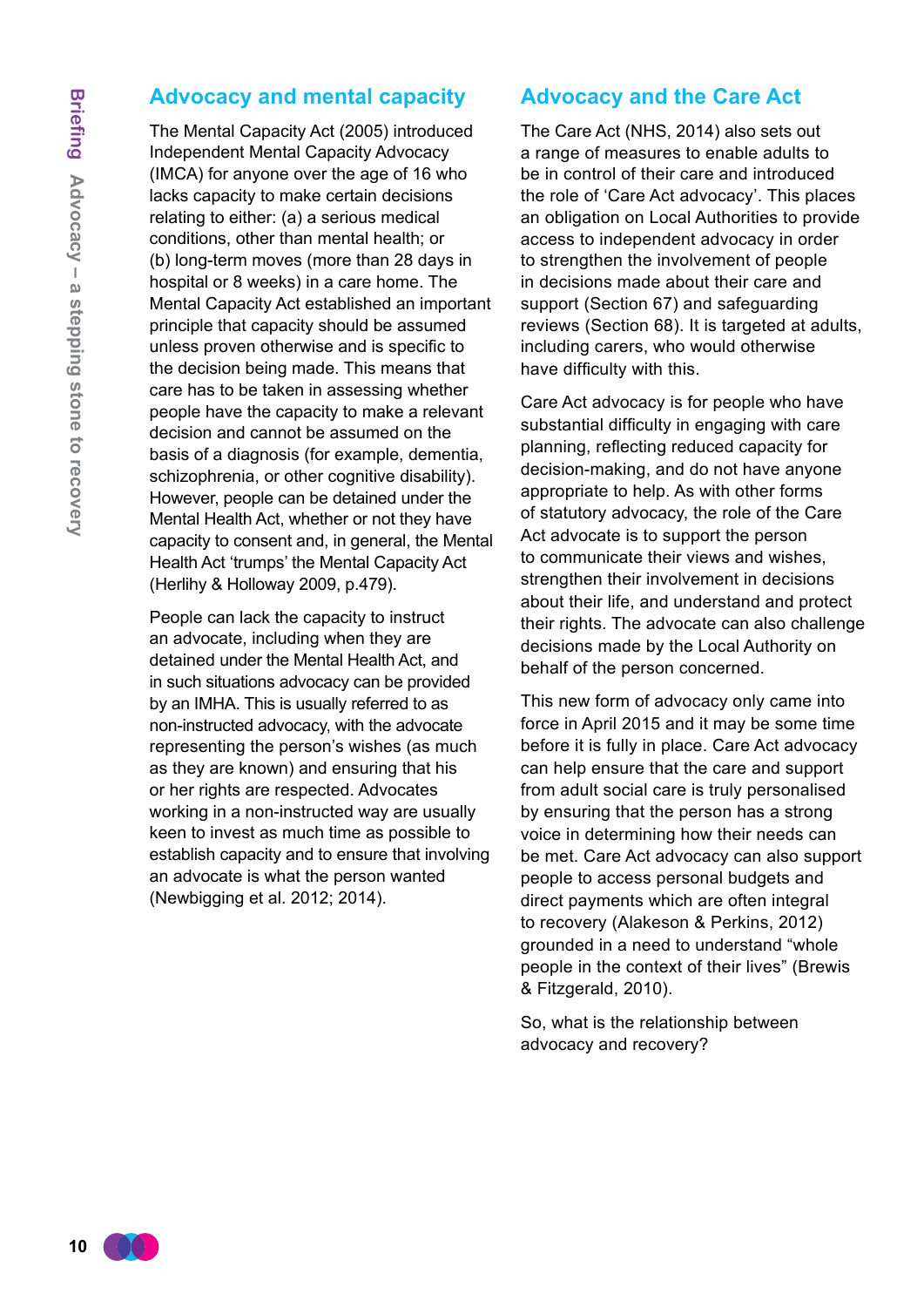## **ADVOCACY and recovery**

#### "*If personal recovery is about anything, it is about empowerment.*" (Slade, 2009, p73)

As we have seen, advocacy promotes selfdetermination and aims to empower people to have greater control and choices in their relationships with a range of services and opportunities. Advocates value the knowledge and experience of people and provide a range of support that enables them to have their voice heard on issues that are important to them. This process can offer hope, help them to explore their choices and options and facilitate shared decision-making. Thus, advocacy is very much related to supporting recovery; and defines a set of principles (empowerment, autonomy, social inclusion and citizenship), without which pursuing personal recovery is simply not possible.

For both advocacy and recovery, empowerment is a central idea. Empowerment, and therefore recovery, is not possible without the individual having a voice: expressing what is important to them, exploring their options and choices, and being actively involved in decisions about their life. The focus on empowerment has strong roots in the consumer/survivor movement and in self-help alternatives to traditional services (Chamberlin 1988; 1998; Deegan, 1988; Wallcraft, 2003). Empowerment is framed by Jacobson and Greenley (2001, p. 483) as 'a corrective to the lack of control, sense of helplessness and dependency that many consumers develop after long-term interaction with the mental health system'. As such, it is central to recovery with its focus on hope, control and opportunity (Repper & Perkins, 2003; Shepherd, Boardman and Slade, 2008). So advocacy can support recovery by ensuring that an individual:

- **•** always has a voice in decisions about their life
- **•** has information about the options available to them
- **•** is empowered to exercise their rights
- **•** can challenge health and social care professionals.

In practical terms this could mean that the advocate will enable:

- **•** self-advocacy
- **•** an individual to express their views and preferences in key meetings with health and social care professionals
- **•** an individual to be an active player in developing a wellness or recovery plan, or advance statement
- **•** services to have a good understanding of the person's strengths and talents
- **•** a shift to shared decision-making and co-production leading to increased personalisation, and greater choices and control
- **•** access to a broader range of options in terms of therapy, care and support and more widely in relation to accommodation, employment and friendships
- **•** an individual's rights to be protected, such as the right to the least restrictive option if detained under the Mental Health Act.

#### **Advocacy and peer support**

ImROC has argued in previous papers that peer support is one of the key service developments to support personal recovery (Repper, 2013a; 2013b). While peer support has some similarities with advocacy, there are key differences between the two roles. These are summarised in Box 6 (overleaf).

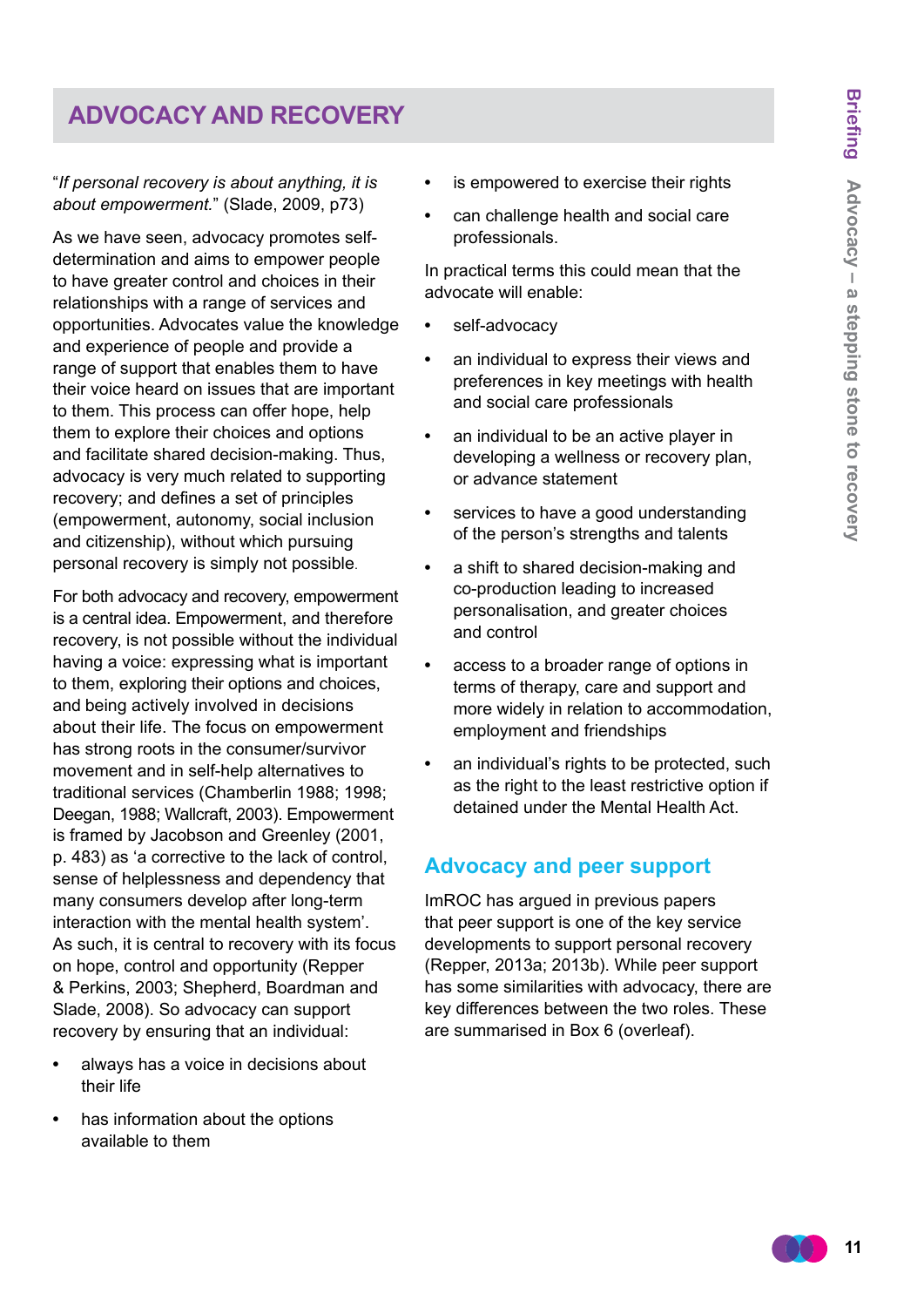#### **Box 6: Comparison of peer support worker and advocate roles**

|                  | Peer support worker                                                                                                | <b>Advocate</b>                                                                                                                                                                                                                                                                                               |
|------------------|--------------------------------------------------------------------------------------------------------------------|---------------------------------------------------------------------------------------------------------------------------------------------------------------------------------------------------------------------------------------------------------------------------------------------------------------|
| Purpose          | Supporting personal<br>recovery.                                                                                   | Ensuring voice is heard.                                                                                                                                                                                                                                                                                      |
| Support offered  | Support might include<br>social support, wellbeing<br>plans, sharing coping skills,<br>navigation around services. | Helps you to say what you<br>want, get heard, represent<br>your interests, get the<br>services you need and know<br>your rights.                                                                                                                                                                              |
| Experience       | Lived experience essential<br>to the role.                                                                         | Not necessarily having lived<br>experience.                                                                                                                                                                                                                                                                   |
| Qualification    | Varies with organisation:<br>qualifications mandatory in<br>some organisations.                                    | Varies with mandatory<br>training for statutory<br>advocacy roles, leading to<br>accredited City and Guilds<br>certificate in independent<br>advocacy.                                                                                                                                                        |
| Training         | Recovery including active<br>listening, solution focused<br>problem solving and a<br>strengths based approach.     | Certificate in Independent<br>Advocacy covers the<br>purpose and principles of<br>independent advocacy and<br>importance of understanding<br>the social context. Specialist<br>modules can be added<br>for statutory advocacy,<br>including providing IMCA,<br>IMHA and Deprivation of<br>Liberty Safeguards. |
| Range of support | Range of peer support<br>including paid workers,<br>volunteers, self-help groups.                                  | Range of advocacy roles<br>include generic advocacy,<br>citizen advocacy, statutory<br>advocacy.                                                                                                                                                                                                              |
| Access           | Locally offered services may<br>vary.                                                                              | Advocacy services may<br>vary, but all areas must<br>provide statutory advocacy<br>(IMHA, IMCA and Care Act<br>advocacy).                                                                                                                                                                                     |

Advocacy does not necessarily have to be provided by people with lived experience. Where this is an essential part of the advocacy role, the term 'peer advocacy' is often used to distinguish it from other forms of advocacy. Both peer supporters and peer advocates are able to disclose their own lived experience, sharing their coping skills and recovery journey in order to support someone else who is struggling. The authenticity from having been there generates a unique relationship based on trust.

While peer advocates and peer supporters may both offer support for recovery, and both come from a position of lived experience, the differences between the two highlight the breadth of support on offer. Peer advocates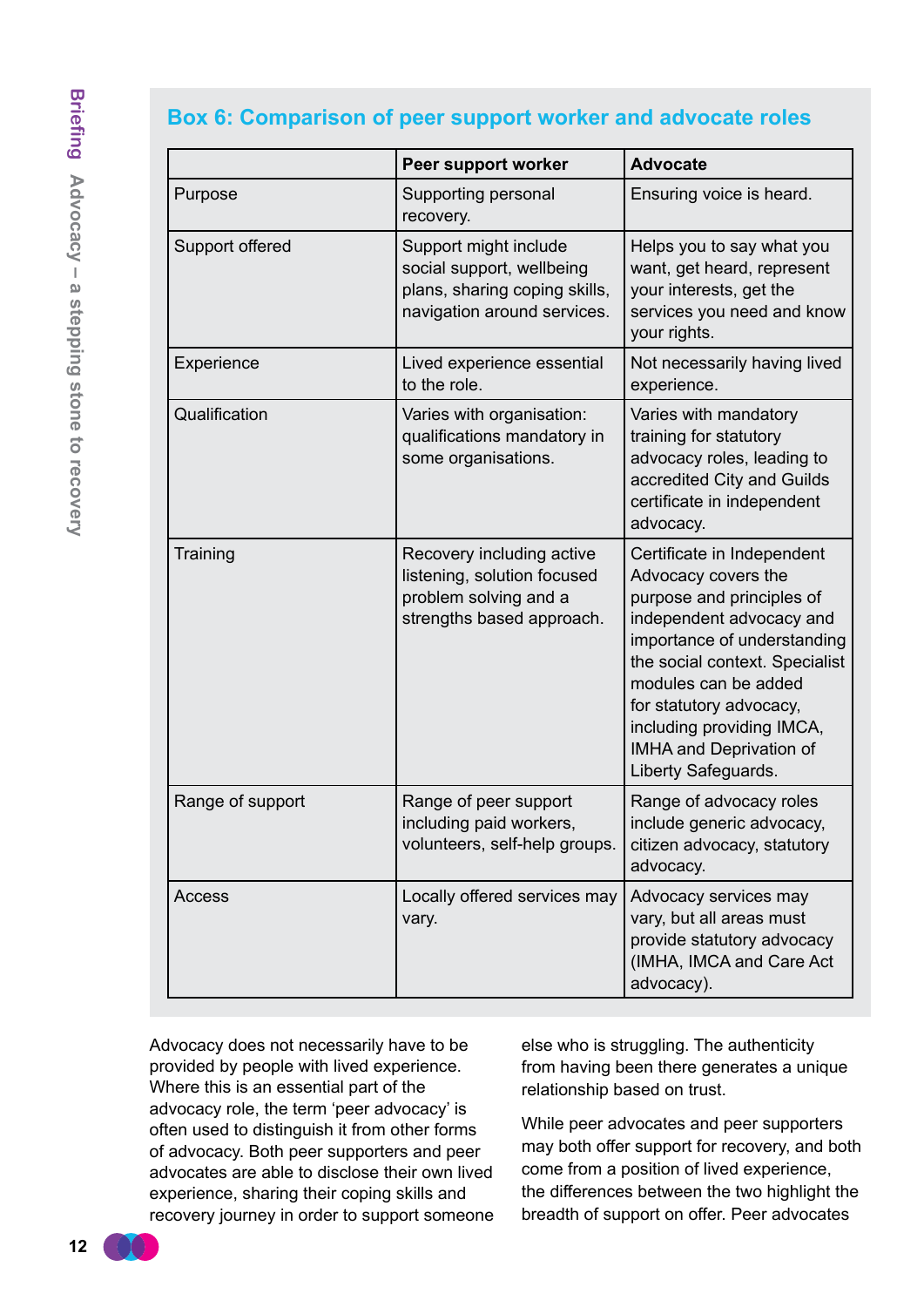have a narrower role in supporting someone to get their opinions heard. While this may be part of a peer support role, the peer supporter may also provide social support, encouraging a person to make the most of opportunities and enabling them to combat anxieties about moving forward. Peer supporters may also provide a listening ear and mentoring about recovery, supporting the person through transitions between and out of services.

One of the concerns about advocacy is that because advocates do not necessarily have to have lived experience, some people feel that the advocacy role is becoming 'professionalised' and advocates may not be as grounded in lived experience and grassroots concerns as they should be. The counter view to this is that the formal recognition of the advocate role (in the Mental Health Act, Mental Capacity Act and Care Act) gives advocates more power to support and represent people using services and may therefore be more effective in ensuring that services listen.

#### **The impact of advocacy**

There are many accounts of the positive impact that advocacy has had on people's lives, improving their situation and supporting their personal journey of recovery, as with the two examples given earlier. Studies of advocacy have distinguished between the process and the changes observed in both the short and long-term. These are illustrated in Box 7. The reasons why particular outcomes may not be achieved are complex. Someone may feel valued and listened to as a person (process), but the advocacy may not have achieved the outcome they wanted, for example getting off a section, having a direct payment or getting a job. There is a risk that advocacy can serve to maintain the status quo, enabling services to think that they are listening to people when in reality they are not being heard (McKeown et al, 2014; Newbigging et al, 2015). Although it is important to recognise this, advocacy has an important contribution towards enabling people with mental health problems to take back control and work towards their goals, and is widely appreciated.

|         | <b>Short-term outcomes</b>                                                                                                                                                                                        | Long-term outcomes                                                                                                                                                                                                                     |
|---------|-------------------------------------------------------------------------------------------------------------------------------------------------------------------------------------------------------------------|----------------------------------------------------------------------------------------------------------------------------------------------------------------------------------------------------------------------------------------|
| Process | Improved awareness of<br>rights and understanding of<br>the mental health system.<br>Exercising rights and having<br>a say in decision making.<br>Service users are able<br>to direct their own care<br>meetings. | Ability to plan for self, keep<br>well and live independently.<br>Changes in service<br>culture, enabling person-<br>centred approaches and<br>improvements in how service<br>users are listened to by<br>mental health professionals. |
|         |                                                                                                                                                                                                                   | Increased accountability of<br>mental health professionals.                                                                                                                                                                            |
| Change  | Increased self-confidence<br>and self-esteem.<br>Better able to self-advocate<br>and negotiate care and<br>treatment.                                                                                             | Being able to sort out or<br>access support to help<br>with any issues that could<br>affect independent living<br>or mental health.                                                                                                    |
|         | Addressing issues affecting<br>mental health.                                                                                                                                                                     | Avoidance of compulsory<br>admission or rehospitalisation.                                                                                                                                                                             |

## **Box 7: Process and changes for short and long-term advocacy outcomes (from Newbigging et al., 2015)**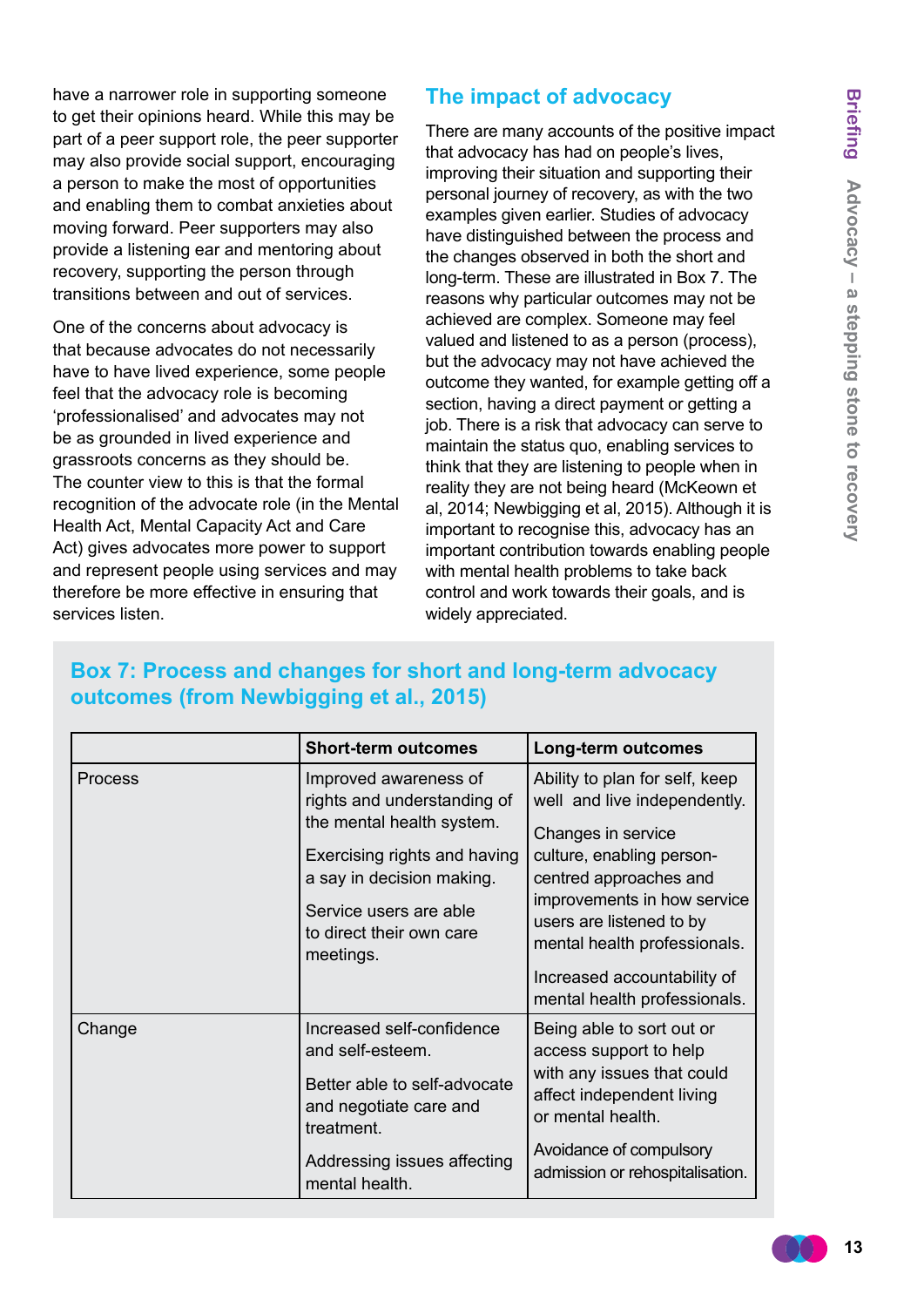## **How can mental health services best support the work of advocates?**

The fundamental values of advocacy support a person-centred approach and shared decision-making, which should be the standard of all recovery-focused services

Mental health services can support the role of advocates in several different ways. In the first place, everyone in the service should be committed to self-advocacy. Here are some suggestions about the steps that people can take to self-advocate and which staff can support.<sup>2</sup>

- 1. **Be actively organised**: Keep records and notes of important meetings, organised and in date order so that you can track what is happening. Keep a calendar of important dates so that you can be prepared.
- 2. **Develop a plan for action (e.g. Wellbeing and Recovery Plan)**: Identify the issue, what is most important to you and what needs to happen. Write down the possible solutions to the issue and choose the option that works the best for you to get you the results you need.
- 3. **Take action:**
	- Be prepared to take action by identifying, and using, any resources you may have to overcome any barriers to achieving your goal.
	- Be calm and able to listen so you don't let your emotions get in the way of getting what you need
	- Be persistent: don't give up. Find other ways of convincing people of what you want to achieve.

4. **Don't be afraid to ask for help:**

Problems affect people in all sorts of ways and there can be people in your support network who may be able to help – family, friends, peers, faith organisations, community groups and others, including advocates if needed.

In addition to supporting self-advocacy, mental health professionals shape the culture in which advocates work and their attitudes can facilitate or hinder the advocates' role. Recovery-focused services understand that feelings of being 'in control' and having the opportunity to pursue personal life goals are essential to recovery. Some of the ways in which mental health professionals can help or hinder advocacy (and hence recovery) are summarised in Box 8.

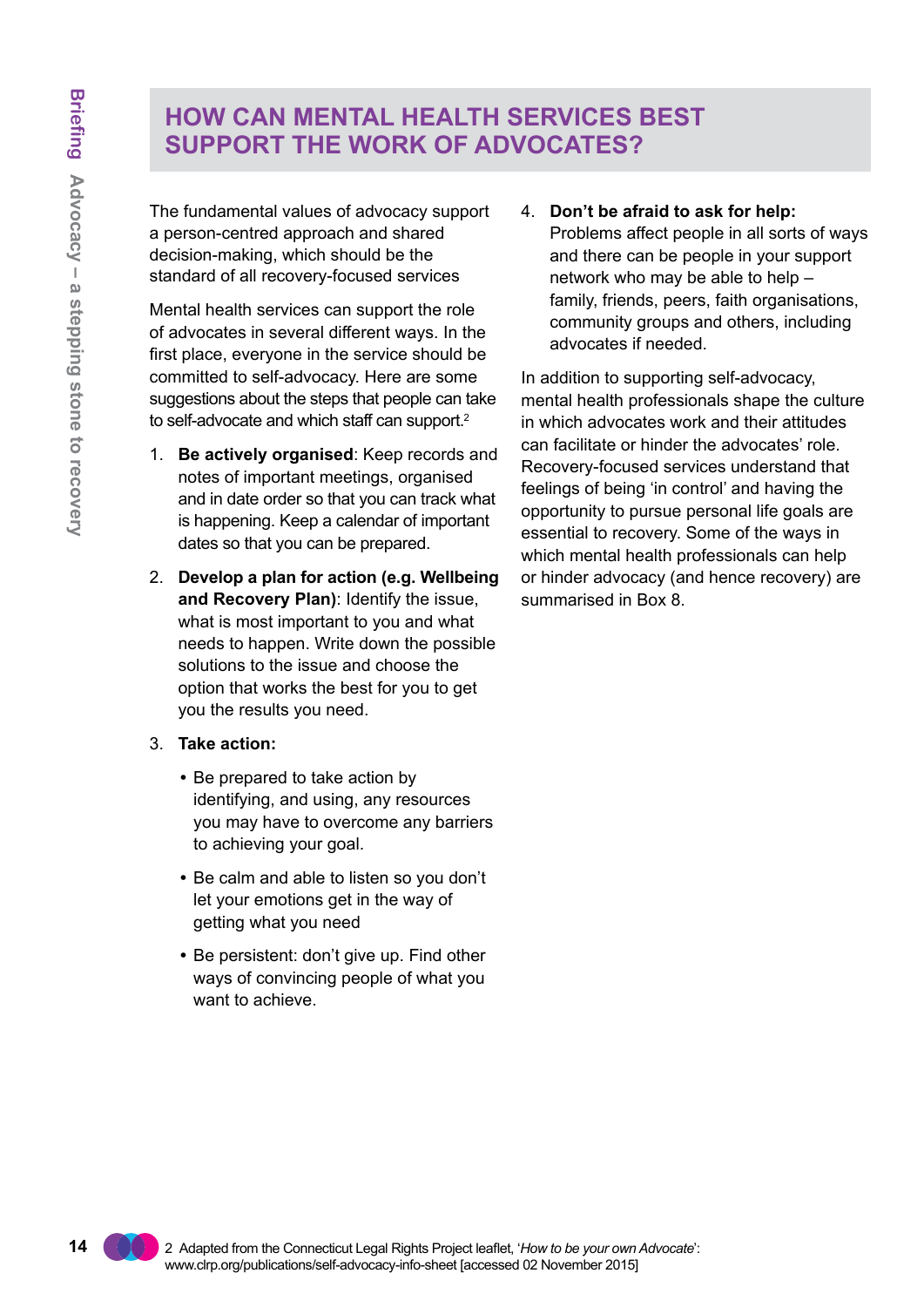## **Box 8: The role of mental health professionals in helping or hindering advocacy**

| <b>Facilitating the advocacy role</b>                                                               | Impeding the advocacy role                                                                                |  |
|-----------------------------------------------------------------------------------------------------|-----------------------------------------------------------------------------------------------------------|--|
| Recovery-oriented practice.                                                                         | Communicating a hostile attitude about<br>advocacy and seeing it as an unnecessary<br>interference.       |  |
| Appreciation and understanding the<br>advocacy role in safeguarding rights and                      |                                                                                                           |  |
| promoting empowerment.                                                                              | Asserting that professionals are the 'true'                                                               |  |
| Ensuring that people have the means to<br>contact the advocacy service independently                | advocates for promoting service users'<br>interests.                                                      |  |
| of staff.                                                                                           | Seeing advocacy as working against                                                                        |  |
| Providing information and facilitating<br>access to an advocacy service.                            | service users best interests and that<br>promoting service users' views is irrational<br>or unreasonable. |  |
| Ensuring that advocates have a private<br>place to meet with advocacy partners.                     | Avoidance of advocacy and referral as a<br>tick box exercise.                                             |  |
| Taking care when scheduling key meetings<br>that the advocate can be present, if needed.            | Scheduling meetings without checking<br>whether the advocate will be available.                           |  |
| Eliciting feedback from advocates on<br>collective issues and ensuring that these<br>are addressed. |                                                                                                           |  |
|                                                                                                     |                                                                                                           |  |

Both advocates and mental health professionals need to respect their unique contributions. If advocates are doing their job well, they will be alert to ways in which individual rights are being compromised and may challenge staff views or raise such issues on behalf of an individual or on behalf of a group of service users. Difficulties may arise when the advocacy service is located in the same building as the mental health professionals. They may get to know each other well and this can lead to the advocate avoiding (or being pressured to avoid) raising difficult issues with certain staff members. This requires skill, on the part of both the advocate and mental health professionals, to navigate successfully.

Above all, the organisational and service culture will influence the attitude of mental health professionals to advocacy, alongside their personal and professional values. Organisations that are working towards recovery-oriented services and practices, investing in peer support, and having service users extensively involved in their governance should welcome advocacy as another tool to promote self-determination and recovery (see Box 9, overleaf).

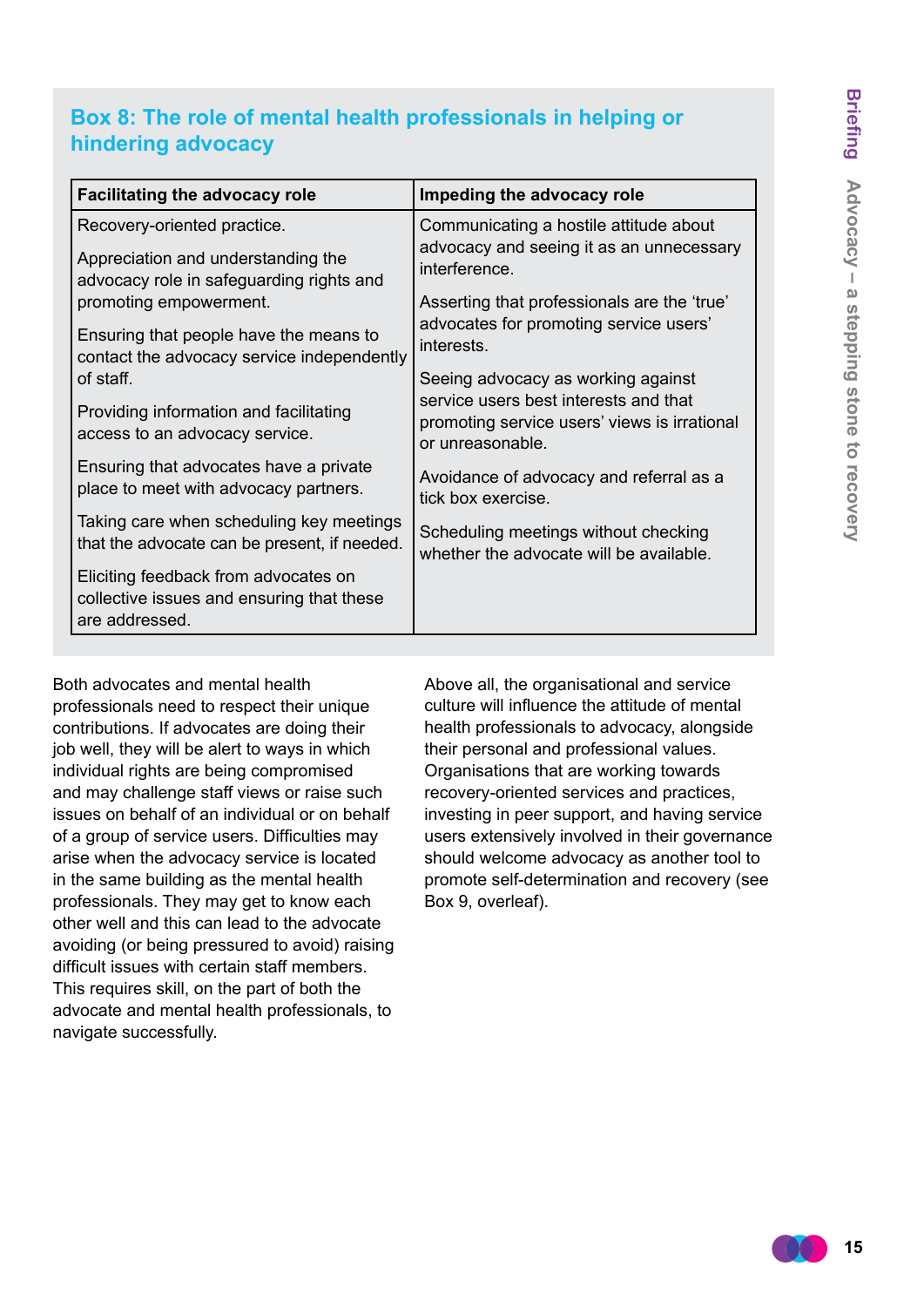#### **Box 9: A ward manager's story (adapted from unpublished data, Newbigging et al., 2012)**

The really positive thing is that it's given me an opportunity to think about some of the stuff (advocacy) and how it fits in. We are at a point in our evolution where we can really start to use the kind of advocacy that she's offering. She does the IMHA stuff and she'll go into ward rounds. I also have invited her along to some of my ward meetings where we talk about our ward service development (which includes adopting a recovery-oriented approach]. There's the potential for me to get views that patients might not want to tell other people and so she's collating this so we can get a more comprehensive picture. So she's quite integral to what we're doing but her independence is so important.

What she made clear to me is her role is advocating what the patient is asking for even when it might appear not actually be to their benefit, i.e. she is simply articulating what they have asked. Now it might be that she tries to help them with that and to work it out better, but I don't think it had hit me as strongly before that this was at the heart of the work that she does. We have had a number of conversations about this and what we tend to do now is that if this situation arises, we'll sit down all three of us together and try to resolve things properly, so it's really direct. No matter what I do, the patients are always going to see me as a Ward Manager, some will like me, some won't, but I'm a nurse and you can't take that away. So, I think having an Advocate that's able and committed gives you immense possibilities for progressing things that you might have otherwise struggled with. Anyway, that's what I've found.

## **conclusions**

It is self-evident that having a voice is fundamental to recovery for people with mental health problems. Therefore, building capacity to self-advocate should be a focus for peer support and recovery-oriented mental health services. Families and carers also have a key role to play in promoting the role of advocacy and self-advocacy as do mental health professionals and commissioners (health and local authority). In order to ensure that everyone who needs an advocate is able to access one, advocacy organisations need to work effectively with a variety of local stakeholders.

To summarise:

- 1. Local Authority commissioners have a key role in ensuring an appropriate level of investment so that the provision of advocacy services is not a superficial exercise. This will involve an adequate needs assessment to understand the diverse range of advocacy needs across their locality.
- 2. Clinical Commissioning Groups can also take steps to ensure that the mental health services they commission fully understand the contribution that advocacy can make to supporting the development of more recovery-oriented services.
- 3. Mental health professionals need to be grounded in an understanding of the different types of advocacy and their duties in relation to statutory advocacy. Appropriate training and development should be available, drawing on service user and survivor input.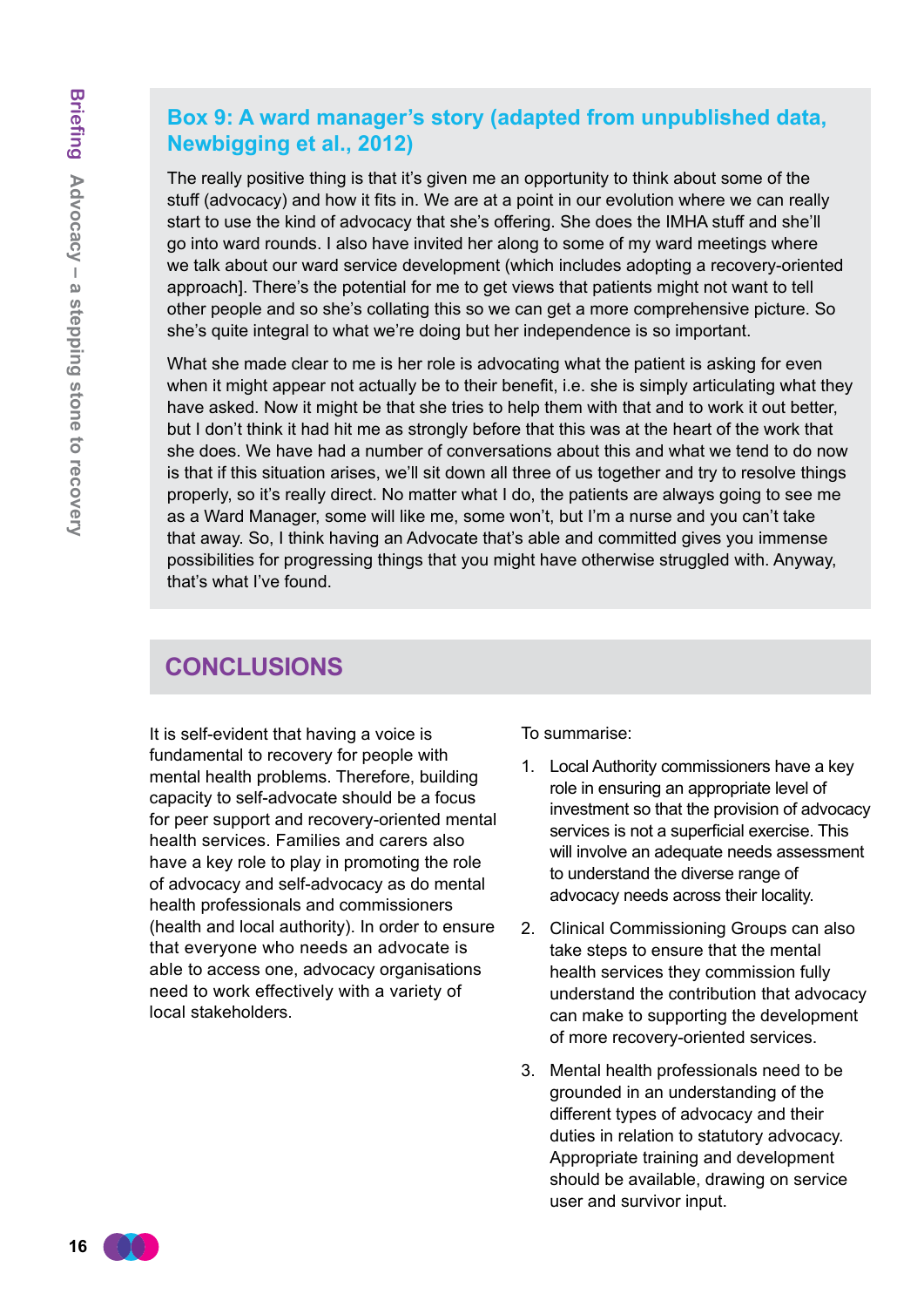- 4. Advocacy services are required to fully understand the diverse needs of people who require an advocate. This means working in effective partnerships with other community organisations and upskilling them to provide advocacy, as appropriate.
- 5. Service user and carer groups need to be aware of the range of advocacy services available locally and their relationship to national developments. They can keep a watchful eye to ensure that these advocacy services properly meet local

needs, as well as in helping promoting them. Carers also have a role to play in ensuring that the people they support are made aware of local provisions.

6. Finally, the emphasis on advocacy and self-advocacy will be greatly helped if it underpinned by a robust infrastructure to facilitate collective advocacy and co-production in the commissioning, design and delivery of mental health services across the system.

## **resources**

Henderson, R., & Pochin, M. (2001). A right result? Advocacy, justice and empowerment. MIT Press.

IMROC (Implementing Recovery through Organisational Change) Available at: <http://www.imroc.org/> [accessed 02 November 2015].

Newbigging, K., Ridley, J., McKeown, M., Sadd, J. Machin, K., Cruse, K., De La Haye, S., Able, L. and Poursanidou, D. (2015). Independent Mental Health Advocacy: The Right to Be Heard: context, values and good practice. London: Jessica Kingsley Publishers.

SCIE (2009). At a glance 12: Personalisation briefing: Implications for advocacy workers. Available at: http://www.scie.org.uk/ [publications/ataglance/ataglance12.asp](ww.scie.org.uk/publications/ataglance/ataglance12.asp)  [accessed 02 November 2015].

SCIE (2014). Commissioning independent advocacy. http://www.scie.org.uk/careact-2014/advocacy-services/commissioningindependent-advocacy/duties/index.asp [accessed 02 November 2015].

SCIE/UCLAN (2015). IMHA resources [for service users. http://www.scie.org.uk/](http://www.scie.org.uk/independent-mental-health-advocacy/resources-for-users/index.asp) independent-mental-health-advocacy/ resources-for-users/index.asp [accessed 02 November 2015].

SCIE/UCLAN (2015). IMHA resources for staff. [http://www.scie.org.uk/independent](http://www.scie.org.uk/independent-mental-health-advocacy/resources-for-staff/index.asp)[mental-health-advocacy/resources-for-staff/](http://www.scie.org.uk/independent-mental-health-advocacy/resources-for-staff/index.asp) [index.asp](http://www.scie.org.uk/independent-mental-health-advocacy/resources-for-staff/index.asp) [accessed 02 November 2015].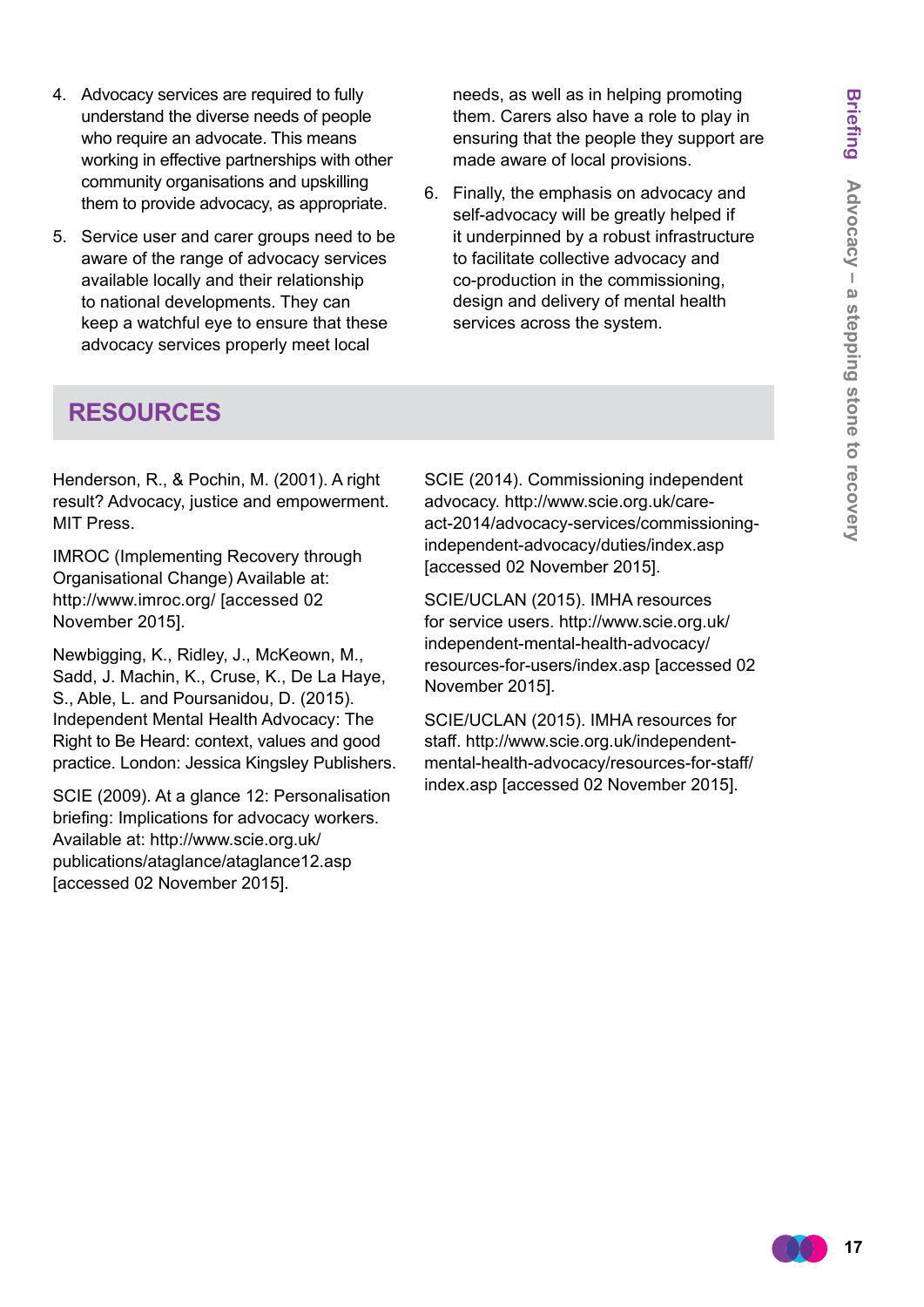## **References**

Alakeson, V. & Perkins, R. (2012). *Personalisation and Personal Budgets. ImROC Briefing Paper 2.* London: Centre for Mental Health and Mental Health Network, NHS Confederation.

Atkinson, D. (1999). Advocacy: A review. York: Joseph Rowntree Foundation.

Beaupert, F. (2009) 'Mental health Tribunal processes and advocacy arrangements: "little wins" are no small feat.' *Psychiatry, Psychology and Law 16*, 1, pp. 90-107.

Brewis, R. & Fitzgerald, J. (2010). *Citizenship in Health: Self-direction theory to practice*. Wythall, West Midlands: In Control Partnerships.

Care Quality Commission (2011). *Count Me In 2010: Results of the 2010 National Census of Inpatients and Patients on Supervised Community Treatment in Mental Health and Learning*

Care Quality Commission (2012). *Mental Health Act Annual Report 2011/12*. Newcastle: CQC.

Care Quality Commission (2015). *Monitoring the Mental Health Act in 2013/14*. Newcastle: CQC. Available at: [http://www.cqc.org.uk/](http://www.cqc.org.uk/sites/default/files/monitoring_the_mha_2013-14_report_web_0303.pdf.pdf) [sites/default/files/monitoring\\_the\\_mha\\_2013-](http://www.cqc.org.uk/sites/default/files/monitoring_the_mha_2013-14_report_web_0303.pdf.pdf) 14 report web 0303.pdf.pdf [accessed 02 November 2015].

Chamberlin, J. (1988). *On our own*. London: Mind.

Chamberlin, J. (1998). Citizenship rights and psychiatric disability. *Psychiatric Rehabilitation Journal, 21*(4), pp. 405-408.

Chastey, K. (2015). Foreword in Newbigging, K., Ridley, J., McKeown, M., Sadd, J. Machin, K., Cruse, K., De La Haye, S., Able, L. and Poursanidou, D. (2015). *Independent Mental health advocacy: The Right To Be Heard: context, values and good practice*. London: Jessica Kingsley Publishers.

Deegan, P. (1988). Recovery: the lived experience of rehabilitation. *Pyschosocial Rehabilitation Journal, 11*(4), pp. 11–19.

Department of Health, (2015) *Mental Health 1983 Code of Practice*. Available at; https://

www.gov.uk/government/publications/code-ofpractice-mental-health-act-1983 [accessed 02 November 2015].

Herlihy, D. P. & Holloway, F. (2009) The Mental Health Act and the Mental Capacity Act: untangling the relationship' *Psychiatry* 8, 12, 478–480.

House of Commons Health Committee (2013). *Post-legislative Scrutiny of the Mental Health Act 2007: Response to the Report of the Health Committee of the House of Commons*. London: The Stationary Office. Available at: [http://www.publications.parliament.uk/pa/](http://www.publications.parliament.uk/pa/cm201314/cmselect/cmhealth/584/584.pdf) [cm201314/cmselect/cmhealth/584/584.pdf](http://www.publications.parliament.uk/pa/cm201314/cmselect/cmhealth/584/584.pdf)  [accessed 02 November 2015]

Jacobson, N., & Greenley, D. (2001). What is recovery? A conceptual model and explication. *Psychiatric Services*, 52(4), 482–485.

Keating, F., Robertson, D., McCulloch, A. & Francis, E. (2002) *Breaking the Circles of Fear: A Review of the Relationship Between Mental Health Services and African and Caribbean Communities*. London: Sainsbury Centre for Mental Health.

Macadam, A., Watts, R. & Greig, R. (2013) *The Impact of Advocacy for People who Use Social Care Services: Scoping Review*. London: School for Social Care Research.

McKeown, M., Ridley, J., Newbigging, K., Machin, K., Poursanidou, K & Cruse, K. (2014a) 'Conflict of roles: A conflict of ideas? The unsettled relations between care team staff and independent mental health advocates.' *International Journal of Mental Health Nursing* 23, 5, 398–408.

National Development Team for inclusion (NDTi) (2012). *Reasonably Adjusted? Mental Health Services for People with Autism and People with Learning Disabilities*. Available at: [http://www.ndti.org.uk/uploads/files/NHS\\_](http://www.ndti.org.uk/uploads/files/NHS_Confederation_report_Submitted_version.pdf) [Confederation\\_report\\_Submitted\\_version.pdf](http://www.ndti.org.uk/uploads/files/NHS_Confederation_report_Submitted_version.pdf) [accessed 021115].

National Institute for Health and Clinical Excellence (2011). *Service User Experience*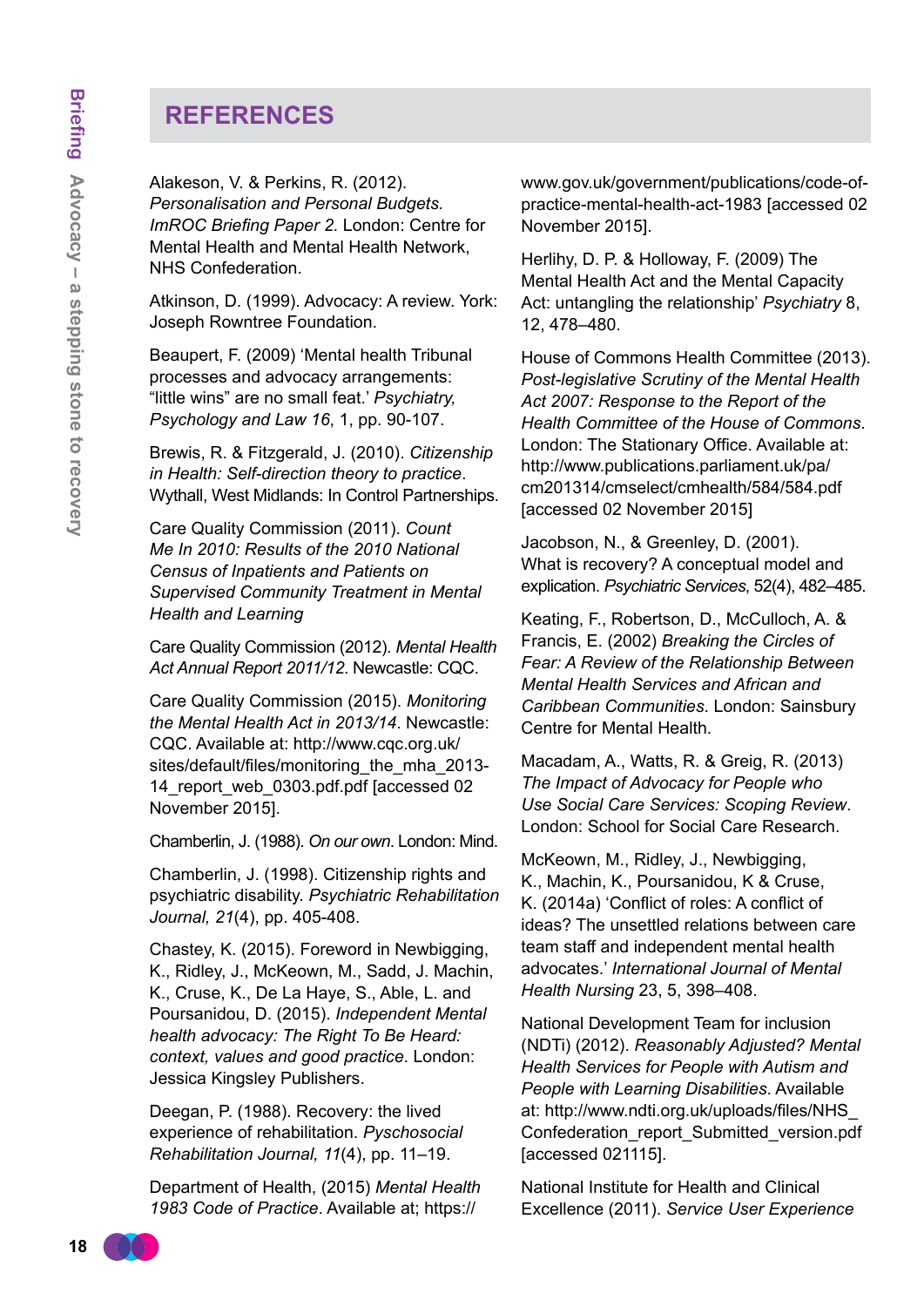*in Adult Mental Health: Improving the Experience of Care for People Using Adult NHS Mental Health Services: Clinical Guideline 136*, London: National Institute for Health and Clinical Excellence [Online resource]. Available at: [http://guidance.nice.](http://guidance.nice.org.uk/CG136/NICEGuidance/pdf/English) [org.uk/CG136/NICEGuidance/pdf/English](http://guidance.nice.org.uk/CG136/NICEGuidance/pdf/English) [accessed 02.11.15].

Newbigging, K., Mckeown, M., Hunkins-Hutchinson, E.A., French, B. et al. (2007) *SCIE Knowledge Review 15: Mtetezi: Developing Mental Health Advocacy with African and Caribbean Men*. London: Social Care Institute for Excellence.

Newbigging, K., Ridley, J., McKeown, M., Machin, K., Poursanidou, K. Able, L., Cruse, K., Grey, P., De la Haye, S., Habte-Mariam, Z., Joseph, D., Kiansumba, M. & Sadd, J. (2012) *The Right to be Heard: Review of the Quality of IMHA Services. Report for the Department of Health.* Preston: University of Central Lancashire.

Newbigging, K, Ridley, J, McKeown, M, Machin, K, and Poursanidou, K (2015), 'When you haven't got much of a voice': An evaluation of the quality of Independent Mental Health Advocate (IMHA) services in England. *Health and Social Care in the Community*, 23(3), 313-324.

Newbigging, K., Ridley, J., McKeown, M., Sadd, J. Machin, K., Cruse, K., De La Haye, S., Able, L. & Poursanidou, D. (2015). *Independent Mental health advocacy: The Right To Be Heard: context, values and good practice*. London: Jessica Kingsley Publishers.

O'Brien, J. (1987). *Learning from Citizen Advocacy Programs*. Georgia: Georgia Advocacy Office.

Rai-Atkins, A., Jama, A. A., Wright, N., Scott, V., Perring, C., Craig, G. & Katbamma, S. (2002). *Best practice in mental health: Advocacy for African, Caribbean and South Asian communities*. Policy Press: Bristol.

Repper, J. (2013a) *Peer Support Workers: Theory and Practice, ImROC Briefing Paper 5*. London: Centre for Mental Health and Mental Health Network, NHS Confederation.

Repper, J. (2013b) *Peer Support Workers: A Practical Guide to Implementation, ImROC* 

*Briefing Paper 7*. London: Centre for Mental Health and Mental Health Network, NHS Confederation.

Repper, J., & Perkins, R. (2003). *Social inclusion and recovery: a model for mental health practice*. Baillière Tindall.

Repper, J., & Perkins, R. (2014). The elephant on the table. *Mental Health and Social Inclusion*, 18(4).

Sadd, J. (2015). In the Spotlight, *Mental Health Today*, June, p.7.

Shepherd, G., Boardman, J. and Slade, M. (2008). *Making recovery a reality: policy paper.*  London: Sainsbury Centre for Mental Health.

Slade, M. (2009). *Personal recovery and mental illness: A guide for mental health professionals*. Cambridge: Cambridge University Press.

VoiceAbility (2015). Guidance to support advocates in challenging decisions or actions with or on behalf of individuals. Available at: [http://www.voiceability.org/images/uploads/](http://www.voiceability.org/images/uploads/VoiceAbility_Guidance_on_Challenging_Decisions_-_July_2015.pdf) [VoiceAbility\\_Guidance\\_on\\_Challenging\\_](http://www.voiceability.org/images/uploads/VoiceAbility_Guidance_on_Challenging_Decisions_-_July_2015.pdf) Decisions - July 2015.pdf [accessed 02.11.15].

Wallcraft, J. (2003). *On our own terms*. London: Sainsbury Centre for Mental Health.

Welsh Government (2011) *Delivering the Independent Mental Health Advocacy Service in Wales*. Available at: [http://wales.gov.uk/](http://wales.gov.uk/docs/dhss/publications/111222advocacyen.pdf) [docs/dhss/publications/111222advocacyen.](http://wales.gov.uk/docs/dhss/publications/111222advocacyen.pdf) [pdf](http://wales.gov.uk/docs/dhss/publications/111222advocacyen.pdf) [accessed 02.11.15].